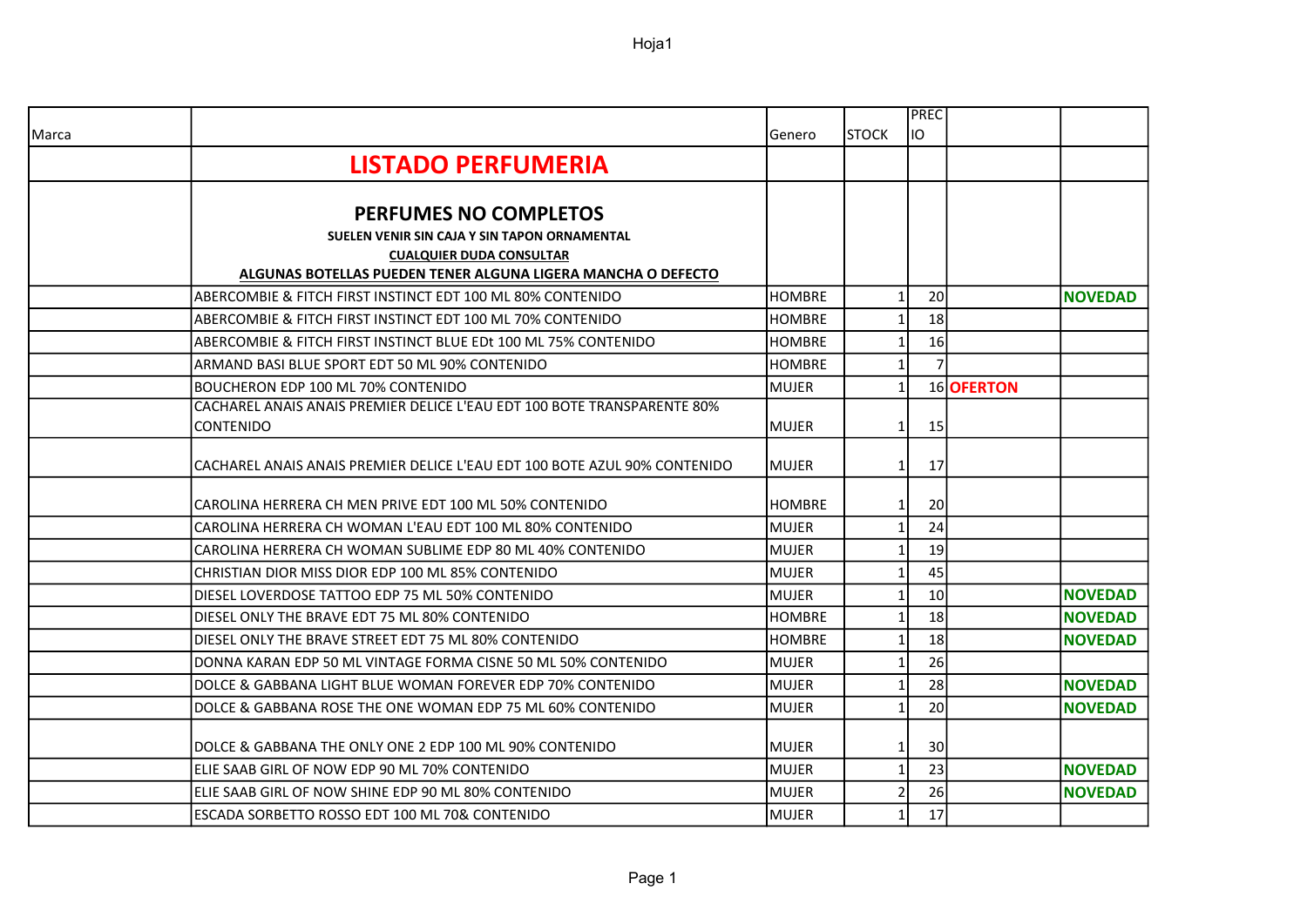| ESCADA ESPECIALLY EDP 75 ML 50% CONTENIDO                           | <b>MUJER</b>  | $\overline{2}$           | 14 |            | <b>NOVEDAD</b> |
|---------------------------------------------------------------------|---------------|--------------------------|----|------------|----------------|
| ESCADA TURQUOISE SUMMER EDT 100 ML 70% CONTENIDO                    | <b>MUJER</b>  | 1                        | 17 |            | <b>NOVEDAD</b> |
| ESTEE LAUDER KNOWING EDP 100 ML 95% CONTENIDO                       | <b>MUJER</b>  | $\mathbf{1}$             |    | 23 OFERTON |                |
| GIORGIO ARMANI ACQUA DI GIO PROFONDO EDP 75 ML 85% CONTENIDO        | <b>HOMBRE</b> | $\overline{2}$           | 28 |            | <b>NOVEDAD</b> |
| GIORGIO ARMANI ACQUA DI GIO EDT 100 ML 97% CONTENIDO                | <b>HOMBRE</b> | 1                        | 30 |            | <b>NOVEDAD</b> |
| GIORGIO ARMANI AIR DI GIOIA EDT 100 ML 75% CONTENIDO                | <b>HOMBRE</b> | 1                        | 27 |            | <b>NOVEDAD</b> |
| GIORGIO ARMANI SI FIORI EDP 100 ML 80% CONTENIDO                    | MUJER         | 1                        | 30 |            | <b>NOVEDAD</b> |
| GIORGIO ARMANI STRONG WITH YOU FREEZZE EDT 100 ML 80% CONTENIDO     | <b>HOMBRE</b> | 1                        | 26 |            | <b>NOVEDAD</b> |
| GUCCI BLOOM ACQUA DI FIORI EDT 90 ML 90% CONTENIDO                  | <b>MUJER</b>  |                          | 26 |            |                |
| GUCCI BY GUCCI PREMIERE EDT 75 ML 90% CONTENIDO                     | <b>MUJER</b>  | 1                        | 29 |            |                |
| GUCCI BY GUCCI SPORT EDT 90 ML 95% CONTENIDO                        | <b>HOMBRE</b> | 1                        | 35 |            |                |
| GUY LAROCHE DRAKKAR NOIR EDT 100 ML 70% CONTENIDO                   | <b>HOMBRE</b> | $\mathbf{1}$             | 13 |            | <b>NOVEDAD</b> |
| HUGO BOSS BOTTLED INTENSE EDP 100 ML 90% CONTENIDO                  | <b>HOMBRE</b> | 1                        | 28 |            |                |
| HUGO BOSS IN MOTION BLACK EDT 90 ML 85% CONTENIDO                   | <b>HOMBRE</b> | 2                        | 25 |            |                |
| HUGO BOSS IN MOTION WHITE EDT 90 ML 95% CONTENIDO                   | <b>HOMBRE</b> | $\mathbf{1}$             | 29 |            |                |
| ISSEY MIYAKE L'EAU MAJEURE EDT 100ML 90% CONTENIDO                  | <b>HOMBRE</b> |                          |    | 18 OFERTON |                |
| ISSEY MIYAKE L'EAU SUPER MAJEURE EDT 100ML 70% CONTENIDO            | <b>HOMBRE</b> | 1                        | 17 |            |                |
| ISSEY MIYAKE NUIT D'ISSEY EDT 125 ML 70% CONTENIDO                  | <b>HOMBRE</b> | $\mathbf{1}$             | 17 |            |                |
| ISSEY MIYAKE WOMAN EDP 75 ML 80% CONTENIDO                          | MUJER         | $\mathbf{1}$             |    | 18 OFERTON |                |
| JEAN PAUL GAULTIER CLASSIQUE ESSENCE DE PARFUM 100 ML 90% CONTENIDO | <b>MUJER</b>  | $\mathbf{1}$             | 30 |            | <b>NOVEDAD</b> |
| JEAN PAUL GAULTIER LE MALE ESSENCE EDP INTENSE 125 ML 85% CONTENIDO | <b>HOMBRE</b> | $\mathbf{1}$             | 33 |            | <b>NOVEDAD</b> |
| JEAN PAUL GAULTIER SCANDAL A PARIS EDT 80 ML 80% CONTENIDO          | <b>MUJER</b>  | 1                        | 28 |            | <b>NOVEDAD</b> |
| JESUS DEL POZO HALLOWEEN SHOT EDT 100 ML 80% CONTENIDO              | <b>MUJER</b>  | $\mathbf{1}$             | 12 |            |                |
| KENZO AMOUR EDP 100 ML 70% CONTENIDO                                | <b>MUJER</b>  | 1                        | 25 |            |                |
| LACOSTE FEMME SENSUELLE EDP 90 ML 55% CONTENIDO                     | <b>MUJER</b>  | 1                        | 29 |            |                |
| LACOSTE EAU DE LACOSTE SENSUELLE EDP 90 ML 70% CONTENIDO            | <b>MUJER</b>  | $\overline{\phantom{a}}$ | 18 |            |                |
| LACOSTE ESSENTIALS EDT 125 ML 80% CONTENIDO                         | <b>HOMBRE</b> | $\mathbf{1}$             | 19 |            |                |
| LACOSTE NOIR INTENSE EDT 100 ML 90% CONTENIDO                       | <b>HOMBRE</b> | 3                        | 20 |            |                |
| LACOSTE POUR HOMME EDT 100 ML 90% CONTENIDO                         | <b>HOMBRE</b> |                          | 14 |            |                |
| LACOSTE ENERGETIC ROUGE EDT 100 ML 80% CONTENIDO                    | <b>HOMBRE</b> | $\overline{2}$           | 19 |            |                |
| LACOSTE ENERGETIC ROUGE EDT 100 ML 70% CONTENIDO                    | <b>HOMBRE</b> | $\mathbf{1}$             | 15 |            |                |
| LACOSTE MAGNETIC BLUE EDT 100 ML 80% CONTENIDO                      | <b>HOMBRE</b> | 2                        | 19 |            |                |
| LACOSTE POUR ELLE ELEGANT EDT 90 ML 90% CONTENIDO                   | <b>MUJER</b>  | $\mathcal{P}$            | 19 |            |                |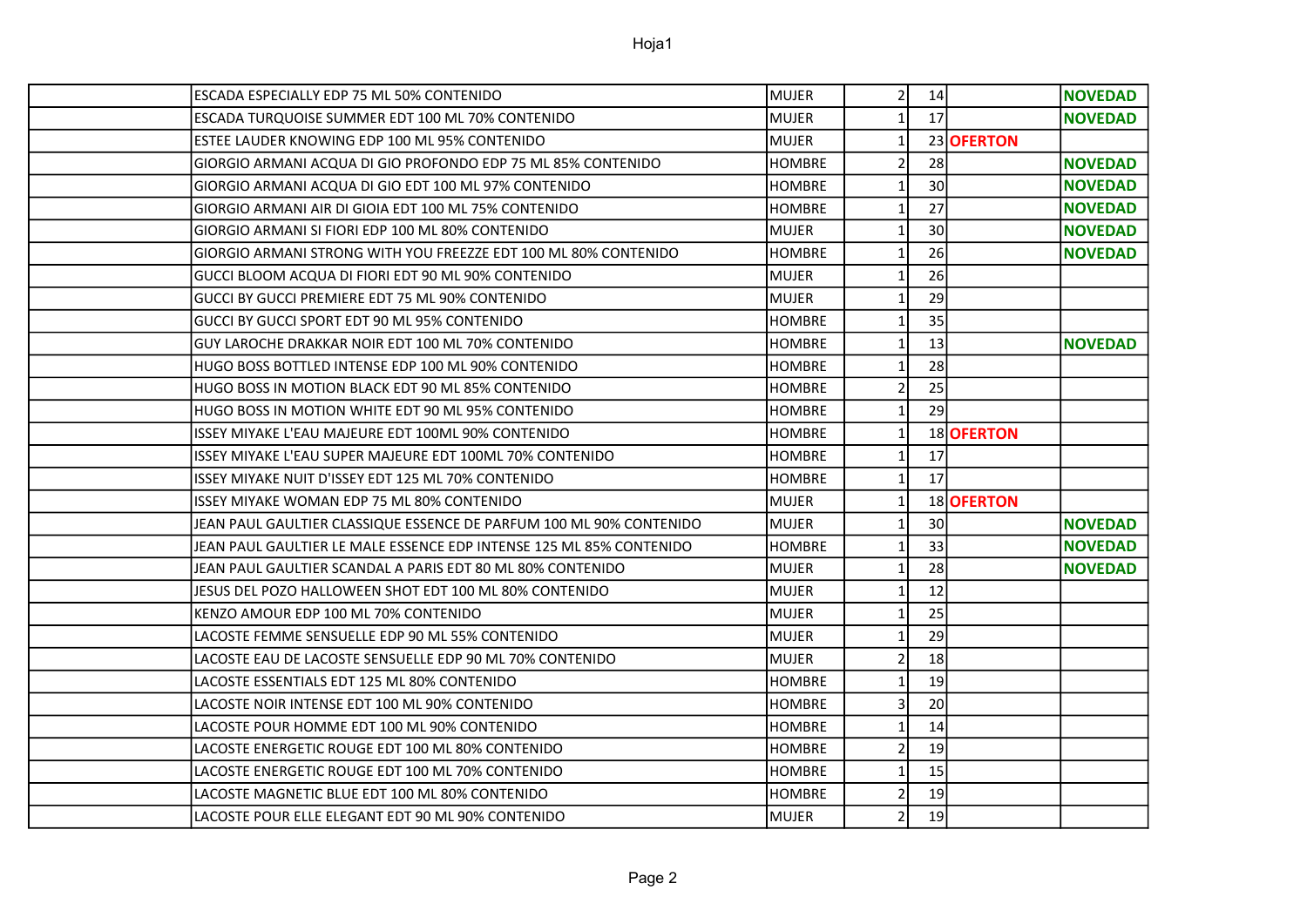| LACOSTE POUR ELLE NATURAL EDT 90 ML 75% CONTENIDO                      | <b>MUJER</b>  | 11              | 15              |            |                |
|------------------------------------------------------------------------|---------------|-----------------|-----------------|------------|----------------|
| LACOSTE POWERFULL BLUE EDT 100 ML 70% CONTENIDO                        | <b>HOMBRE</b> | $1\mathsf{I}$   | 17              |            |                |
| LACOSTE POWERFULL BLUE EDT 100 ML 60% CONTENIDO                        | <b>HOMBRE</b> | $\mathbf{1}$    | 13              |            |                |
| LACOSTE PURE BLANC EDT 100 ML 70% CONTENIDO                            | <b>HOMBRE</b> | $1\vert$        | 17              |            |                |
| LACOSTE VERT RELAXED EDT 100 ML 75% CONTENIDO                          | <b>HOMBRE</b> | $\mathbf{1}$    | 17              |            |                |
| LOEWE 7 NATURAL EDT 100 ML 70% CONTENIDO VERSION ANTERIOR              | <b>HOMBRE</b> | $1\overline{ }$ | 28              |            | <b>NOVEDAD</b> |
| LOEWE 7 SPORT EDT 100 ML 80% CONTENIDO VERSION ANTERIOR                | <b>HOMBRE</b> | $1\mathsf{l}$   | 38              |            | <b>NOVEDAD</b> |
| LOEWE AGUA DE LOEWE MEDITERRANEO EDT 100 ML VERSION ANTERIOR 95%       |               |                 |                 |            |                |
| <b>CONTENIDO</b>                                                       | MUJER         | $1\vert$        | 25              |            |                |
| LOEWE AIRE DE LOEWE SUTILEZA EDT 125 ML 65% CONTENIDO VERSION ANTERIOR | <b>MUJER</b>  | $\mathbf{1}$    | 20              |            | <b>NOVEDAD</b> |
| MANGO LADY REBEL EDT 100 ML 80% CONTENIDO                              | <b>MUJER</b>  | $1\overline{ }$ | 22              |            |                |
| MICHAEL KORS WONDERLUST SENSUAL ESSENCE EDP 100ML 98% CONTENIDO        | <b>MUJER</b>  | $\mathbf{1}$    |                 | 26 OFERTON |                |
| MOSCHINO CHEAP & CHIC EDT 100 ML 70% CONTENIDO                         | MUJER         | $1\vert$        |                 | 14 OFERTON |                |
| MOSCHINO CHEAP & CHIC CHIC PETALS EDT 100 ML 80% CONTENIDO             | <b>MUJER</b>  | $1\vert$        | 16              |            |                |
| MOSCHINO FEMME EDT 75 ML 95% CONTENIDO                                 | <b>MUJER</b>  | 1               | 20              |            |                |
| PACO RABANNE LADY MILLION EMPIRE EDP 80 ML 90% CONTENIDO               | <b>MUJER</b>  | $1\overline{ }$ | 30 <sup>°</sup> |            | <b>NOVEDAD</b> |
| PACO RABANNE LADY MILLION LUCKY EDP 80 ML 90% CONTENIDO                | <b>MUJER</b>  | $1\vert$        | 30 <sup>°</sup> |            |                |
| PACO RABANNE OLYMPEA AQUA EDT 80 ML 80% CONTENIDO                      | <b>MUJER</b>  | $1\vert$        | 30 <sup>°</sup> |            |                |
| PACO RABANNE OLYMPEA LEGEND EDP 80 ML 75% CONTENIDO                    | <b>MUJER</b>  | $\mathbf{1}$    | 30 <sup>°</sup> |            | <b>NOVEDAD</b> |
| PEPE JEANS CELEBRATE FOR HIM EDP 100 ML 70% CONTENIDO                  | <b>HOMBRE</b> | $1\mathsf{l}$   | 11              |            |                |
| PEPE JEANS CELEBRATE FOR HIM EDT 100 ML 70% CONTENIDO                  | <b>HOMBRE</b> | $\mathbf{1}$    | $\overline{9}$  |            |                |
| RALPH LAUREN ULTRA BLUE EDT 125 ML 95% CONTENIDO                       | <b>HOMBRE</b> | $1\overline{ }$ | 28              |            | <b>NOVEDAD</b> |
| ROBERTO VERINO PURE MAN INTENSO EDP 150 ML 80% CONTENIDO               | <b>MUJER</b>  | $1\overline{ }$ | 15              |            |                |
| ROBERTO VERINO VV PLATINUM EDP 50 ML 70% CONTENIDO                     | <b>MUJER</b>  | $\mathbf{1}$    | 13              |            |                |
| TOUS MAN LES COLOGNES EDT 100 ML 90% CONTENIDO                         | <b>HOMBRE</b> | $\mathbf{1}$    | 16              |            |                |
| TOUS MAN SPORT EDT 100 ML 98% CONTENIDO                                | <b>HOMBRE</b> | $\mathbf{1}$    | 17              |            |                |
| TOUS GEMS POWER EDT 90 ML 60% CONTENIDO                                | <b>MUJER</b>  | 11              | 15              |            |                |
| TOUS LES COLOGNES EDT 90 ML 70% CONTENIDO                              | <b>MUJER</b>  | $1\vert$        | 18              |            |                |
| TOUS PLATA EDT 90 ML 90% CONTENIDO                                     | <b>MUJER</b>  | 1               |                 | 18 OFERTON |                |
| YSL BLACK OPIUM EDT 90 ML 80% CONTENIDO                                | <b>MUJER</b>  | $\mathbf{1}$    | 29              |            | <b>NOVEDAD</b> |
| YSL NU EDP 100 ML 80% CONTENIDO                                        | <b>MUJER</b>  | $\mathbf{1}$    | 75              |            |                |
| ZADIG & VOLTAIRE THIS IS HER NO RULES EDP 100 ML 70% CONTENIDO         | <b>MUJER</b>  | $1\vert$        | 26              |            | <b>NOVEDAD</b> |
| ZADIG & VOLTAIRE THIS LOVE EDT 100 ML 90% CONTENIDO                    | <b>HOMBRE</b> | $\mathbf{1}$    | 27              |            | <b>NOVEDAD</b> |
|                                                                        |               |                 |                 |            |                |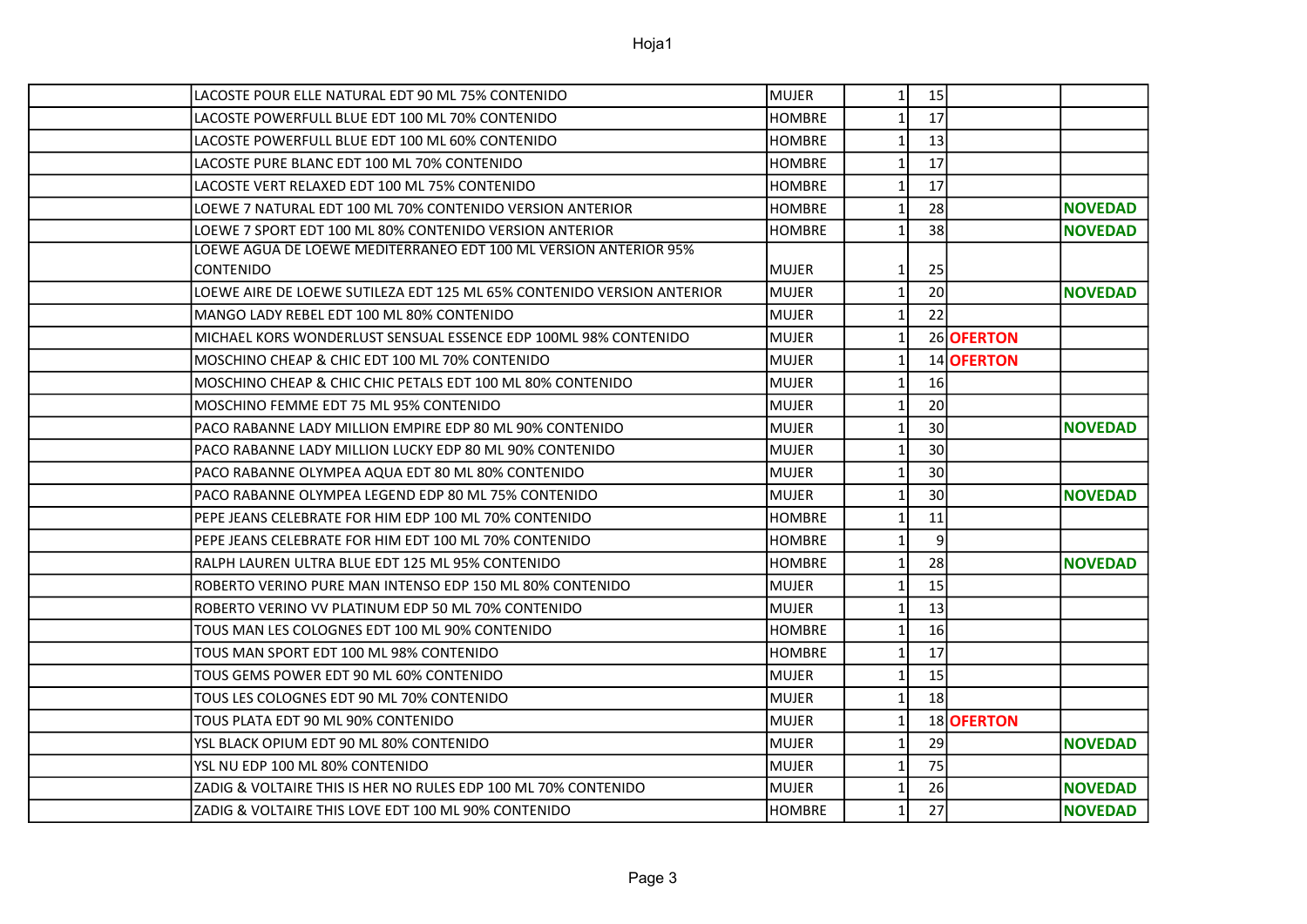|                        | IZADIG & VOLTAIRE THIS LOVE HER EDP 100 ML 70% CONTENIDO        | MUJER         | 1 <sup>1</sup>  | 26  |                 | <b>NOVEDAD</b> |
|------------------------|-----------------------------------------------------------------|---------------|-----------------|-----|-----------------|----------------|
|                        | ZADIG & VOLTAIRE THIS IS HIM NO RULES EDT 100 ML 70% CONTENIDO  | <b>HOMBRE</b> | $\mathbf{1}$    | 22  |                 | <b>NOVEDAD</b> |
|                        | ZADIG & VOLTIERE GIRLS CAN BE CRAZY EDP 50 ML 90% CONTENIDO     | <b>MUJER</b>  | 1               | 23  |                 | <b>NOVEDAD</b> |
|                        | <b>PERFUMES NICHO</b>                                           |               |                 |     |                 |                |
| <b>AMOUAGE</b>         | EPIC MAN EDP 100 ML TST                                         | <b>MUJER</b>  | $\overline{2}$  | 149 |                 |                |
| lAMOUAGE               | LYRIC MAN EDP 100 ML TST                                        | <b>MUJER</b>  | 11              | 149 |                 |                |
| lAMOUAGE               | REFLECTION WOMAN EDP 100 ML TST                                 | <b>MUJER</b>  | $1\vert$        |     | 130 OFERTON     |                |
| AMOUROUD               | DARK ORCHID EDP 100 ML TST                                      | <b>UNISEX</b> | $1\vert$        |     | 85 LIQUIDACION  |                |
| <b>ANDY TAUER</b>      | INCENSE EXTREME EDP 50 ML <b>NORMAL Y PRECINTADO</b>            | <b>UNISEX</b> | $\overline{2}$  | 96  |                 |                |
| IANNICK GOUTAL         | <b>GRAND AMOUR EDT 100 ML TST</b>                               | <b>UNISEX</b> | 11              | 59  |                 |                |
| ANNICK GOUTAL          | NUIT ETOILEE EDT 100 ML FRASCO MASCULINO                        | <b>UNISEX</b> | $\mathbf{1}$    | 52  |                 |                |
| <b>BEAUFORT</b>        | LIGNUN VITAE EDP 50 ML TST                                      | <b>UNISEX</b> | 21              | 95  |                 |                |
| <b>BEAUFORT</b>        | RAKE & RUIN EDP 50 ML TST                                       | <b>UNISEX</b> | $\overline{2}$  | 95  |                 |                |
| <b>BEAUFORT</b>        | TERROR & MAGNIFICENCE EDP 50 ML TST                             | <b>UNISEX</b> | $\overline{2}$  | 95  |                 |                |
| <b>BEAUFORT</b>        | VI ET ARMIS EDP 50 ML TST                                       | <b>UNISEX</b> | $1\vert$        | 95  |                 |                |
| IBESO BEACH            | BESO NEGRO EDP 100 ML NORMAL Y PRECINTADO                       | <b>UNISEX</b> | $\overline{2}$  |     | 100 OFERTON     |                |
| <b>BYREDO</b>          | BLACK SAFFRON EDP 100 ML TST                                    | <b>UNISEX</b> | $1\overline{ }$ | 110 |                 |                |
| <b>CLIVE CHRISTIAN</b> | NOBLE VII QUEEN ANNA EDP 50 ML 90% CONTENIDO APROX              | <b>MUJER</b>  | $1\mathsf{I}$   |     | 120 OFERTON     |                |
| ICLIVE CHRISTIAN       | PRIVATE COLLECTION FOR WOMEN "E" EDP 50 ML NORMAL Y PRECINTADO  | <b>MUJER</b>  | $1\overline{ }$ |     | 110 LIQUIDACION |                |
| IDANIEL JOSIER         | AMBRE TABAC EDP 100 ML <b>NORMAL Y PRECINTADO</b>               | <b>UNISEX</b> | 61              | 95  |                 |                |
| IDANIEL JOSIER         | AMBRE TABAC EDP 100 ML TST                                      | <b>UNISEX</b> | $\overline{2}$  | 80  |                 |                |
| IDANIEL JOSIER         | GREEN LEATHER EDP 100 ML NORMAL Y PRECINTADO                    | <b>UNISEX</b> | $\overline{4}$  | 92  |                 |                |
| DANIEL JOSIER          | <b>GREEN LEATHER EDP 100 ML TST</b>                             | <b>UNISEX</b> | $\overline{2}$  | 78  |                 |                |
| DANIEL JOSIER          | HISTORY IN DROPS VOLUME I EDP 50 ML NORMAL Y PRECINTADO         | <b>UNISEX</b> | 1 <sup>1</sup>  |     | 80 LIQUIDACION  |                |
| IDANIEL JOSIER         | HISTORY IN DROPS VOLUME VI EDP 50 ML <b>NORMAL Y PRECINTADO</b> | <b>UNISEX</b> | $1\overline{ }$ |     | 80 LIQUIDACION  |                |
| DANIEL JOSIER          | INTERDIT ABSENTE EDP 100 ML NORMAL Y PRECINTADO                 | <b>UNISEX</b> | $\overline{2}$  |     | 80 OFERTON      |                |
| DANIEL JOSIER          | INTERDIT ABSENTE EDP 100 ML TST                                 | <b>UNISEX</b> | $\overline{2}$  | 70  |                 |                |
| IDANIEL JOSIER         | JOSUNE EDP 100 ML <b>NORMAL Y PRECINTADO</b>                    | <b>UNISEX</b> | 1 <sup>1</sup>  |     | 80 OFERTON      |                |
| IDANIEL JOSIER         | KALEIDOSCOPE EDP 100 ML NORMAL Y PRECINTADO                     | <b>UNISEX</b> | $\mathbf{1}$    | 88  |                 |                |
| <b>DANIEL JOSIER</b>   | LE MUSK EDP 100 ML NORMAL Y PRECINTADO                          | <b>UNISEX</b> | 1               |     | 80 OFERTON      |                |
| DANIEL JOSIER          | MAGNOLIA EDP 100 ML NORMAL Y PRECINTADO                         | <b>UNISEX</b> | $1\vert$        | 88  |                 |                |
| DANIEL JOSIER          | MYSTERY OUD EDP 100 ML <b>NORMAL Y PRECINTADO</b>               | <b>UNISEX</b> | 5               | 90  |                 |                |
| DANIEL JOSIER          | PACK DE MUESTRAS 10 X 2 ML PRECINTADO                           | <b>UNISEX</b> | $\overline{2}$  | 40  |                 |                |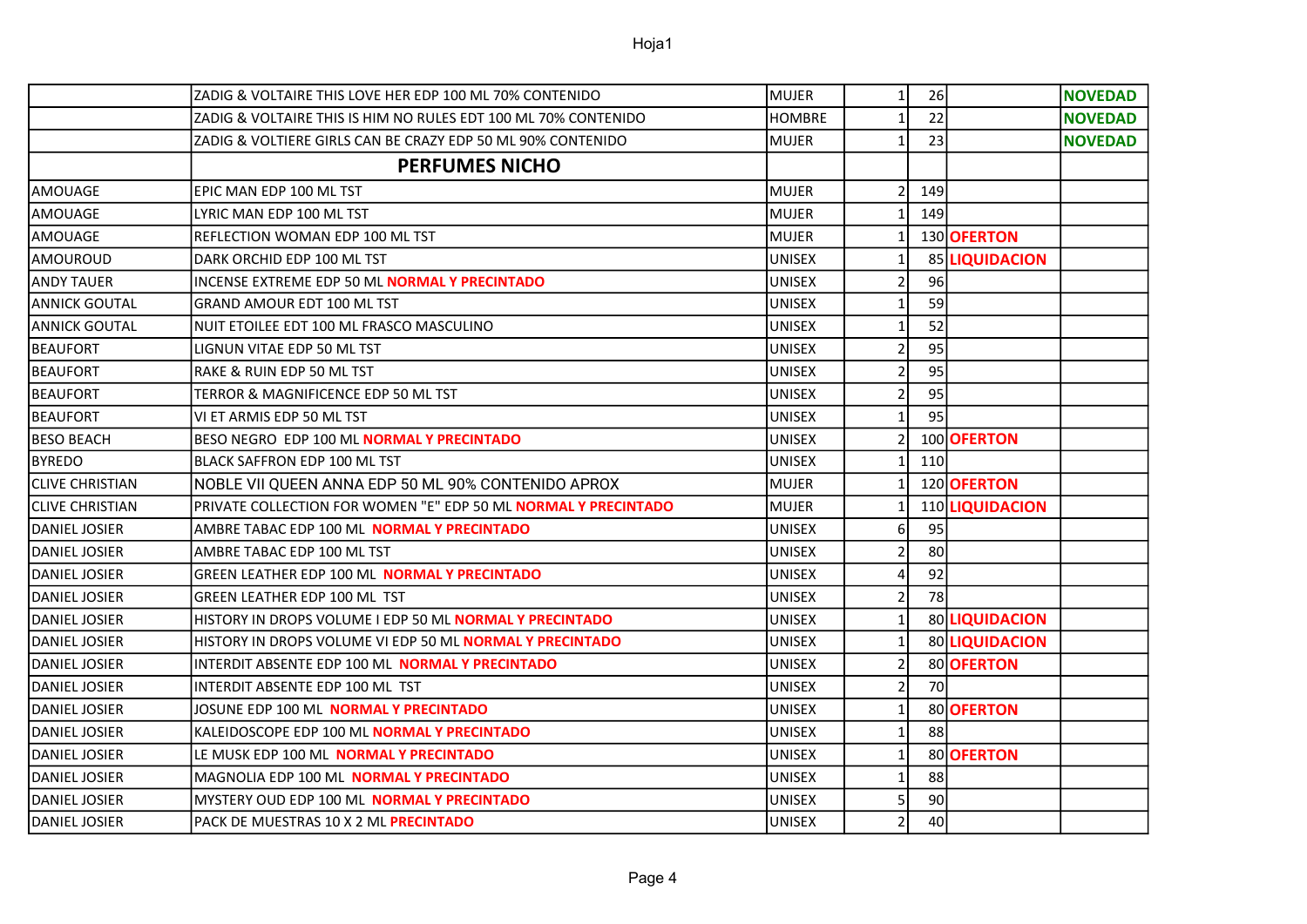| IDANIEL JOSIER              | QUETZALY EDP 100 ML <b>NORMAL Y PRECINTADO</b>                    | UNISEX        | 2 <sup>1</sup>  | 88 |                |  |
|-----------------------------|-------------------------------------------------------------------|---------------|-----------------|----|----------------|--|
| DANIEL JOSIER               | TUBEROSE EDP 100 ML NORMAL Y PRECINTADO                           | <b>UNISEX</b> | 1 <sup>1</sup>  | 85 |                |  |
| <b>DANIEL JOSIER</b>        | UNDER THE FIG TREE EDP 100 ML NORMAL Y PRECINTADO                 | <b>UNISEX</b> | $\overline{a}$  | 85 |                |  |
| <b>DANIEL JOSIER</b>        | <b>VETIVER EDP 100 ML NORMAL Y PRECINTADO</b>                     | <b>UNISEX</b> | $1\overline{ }$ | 88 |                |  |
| <b>EIGHT &amp; BOB</b>      | CAP D'ANTIBES EDP 100 ML TST                                      | <b>UNISEX</b> | $\overline{2}$  | 80 |                |  |
| EIGHT & BOB                 | EGYPT EDP 30 ML NORMAL Y PRECINTADO                               | <b>UNISEX</b> | 1 <sup>1</sup>  | 46 |                |  |
| <b>ETAT LIBRE DE ORANGE</b> | I AM TRASH EDP 100 ML TST                                         | <b>UNISEX</b> | $\overline{2}$  | 65 |                |  |
| <b>ETAT LIBRE DE ORANGE</b> | <b>IPUTAIN DES PALACES EDP 100 ML TST</b>                         | <b>UNISEX</b> | 1 <sup>1</sup>  | 65 |                |  |
| <b>ETAT LIBRE DE ORANGE</b> | <b>ITOM OF FINLAND EDP 100 ML TST</b>                             | <b>UNISEX</b> | $\mathbf{1}$    | 65 |                |  |
| <b>ETRO</b>                 | NEW TRADITION EDT 100 ML TST                                      | <b>MUJER</b>  | $1\vert$        | 48 |                |  |
| <b>ETRO</b>                 | SHAL NUR EDT 100 ML TST                                           | <b>MUJER</b>  | $\mathbf{1}$    | 50 |                |  |
| <b>FLORIS</b>               | FLEUR EDT 100 ML NORMAL Y PRECINTADO                              | <b>MUJER</b>  | 1 <sup>1</sup>  | 57 |                |  |
| <b>FLORIS</b>               | LIMES EDT 100 ML TST                                              | <b>MUJER</b>  | 1 <sup>1</sup>  | 60 |                |  |
| <b>FLORIS</b>               | NIGHT SCENTED JASMINE EDT 100 ML NORMAL Y PRECINTADO              | <b>MUJER</b>  | $\mathbf{1}$    |    | 49 LIQUIDACION |  |
| <b>FLORIS</b>               | SIRENA EDP 100 ML <b>NORMAL Y PRECINTADO</b>                      | <b>MUJER</b>  | 1               |    | 49 LIQUIDACION |  |
| <b>FLORIS</b>               | SOULLE AMBAR EDT 100 ML <b>NORMAL Y PRECINTADO</b>                | <b>UNISEX</b> | $1\vert$        |    | 45 LIQUIDACION |  |
| <b>FLORIS</b>               | SOULLE AMBAR EDT 100 ML TST 60 % CONTENIDO                        | <b>UNISEX</b> | $\mathbf{1}$    |    | 29 LIQUIDACION |  |
| <b>FRANCESCA BIANCHI</b>    | ETRUSCAN WATER EXTRAIT DE PARFUM 30 ML NORMAL Y PRECINTADO        | <b>UNISEX</b> | $\overline{2}$  | 83 |                |  |
| <b>FRANCESCA BIANCHI</b>    | LOST IN HEAVEN EXTRAIT DE PARFUM 30 ML <b>NORMAL Y PRECINTADO</b> | <b>UNISEX</b> | $\overline{5}$  | 83 |                |  |
| <b>FRANCESCA BIANCHI</b>    | STICKY FINGERS EXTRAIT DE PARFUM 30 ML NORMAL Y PRECINTADO        | <b>UNISEX</b> | $1\overline{ }$ | 83 |                |  |
| <b>FRANCESCA BIANCHI</b>    | THE BLACK NIGHT EXTRAIT DE PARFUM 30 ML NORMAL Y PRECINTADO       | <b>UNISEX</b> | $\overline{4}$  | 83 |                |  |
| <b>FRANCESCA BIANCHI</b>    | THE DARK SIDE EXTRAIT DE PARFUM 30 ML NORMAL Y PRECINTADO         | <b>UNISEX</b> | 3               | 83 |                |  |
| <b>FRANCESCA BIANCHI</b>    | THE LOVER'S TALE EXTRAIT DE PARFUM 30 ML NORMAL Y PRECINTADO      | <b>UNISEX</b> | $1\vert$        | 83 |                |  |
| <b>FRANCK BOCLET</b>        | CEDRE EDP 100 ML TST                                              | <b>HOMBRE</b> | $\mathbf{1}$    | 59 |                |  |
| <b>FRANCK BOCLET</b>        | <b>INCENSE EDP 100 ML NORMAL Y PRECINTADO</b>                     | <b>HOMBRE</b> | $\overline{2}$  | 69 |                |  |
| <b>FRANCK BOCLET</b>        | LEATHER EDP 100 ML NORMAL Y PRECINTADO                            | <b>HOMBRE</b> | $\overline{3}$  | 65 |                |  |
| <b>FRANCK BOCLET</b>        | <b>OUD EDP 100 ML NORMAL Y PRECINTADO</b>                         | <b>HOMBRE</b> | $\overline{2}$  | 65 |                |  |
| <b>FRANCK BOCLET</b>        | PATCHOULI EDP 100 ML NORMAL Y PRECINTADO                          | HOMBRE        | $1\overline{ }$ | 65 |                |  |
| <b>FRAPIN</b>               | IF BY R.K. EDP 100 ML TST                                         | <b>UNISEX</b> | $\overline{2}$  | 68 |                |  |
| <b>GIARDINO BENESSERE</b>   | THE BIANCO EDP 100 <b>NORMAL Y PRECINTADO</b>                     | <b>UNISEX</b> | 1 <sup>1</sup>  | 64 |                |  |
| <b>JACQUES ZOLTY</b>        | SEVERO EDP 100 ML TST                                             | <b>UNISEX</b> | $\overline{2}$  | 73 |                |  |
| L'ARTISAN PERFUMEUR         | VENENUM EDP 100 ML <b>NORMAL Y PRECINTADO</b>                     | <b>UNISEX</b> | $\overline{3}$  | 98 |                |  |
| <b>MANCERA</b>              | HINDU KUSH EDP 120 ML TST                                         | <b>UNISEX</b> | $\mathbf{1}$    | 72 |                |  |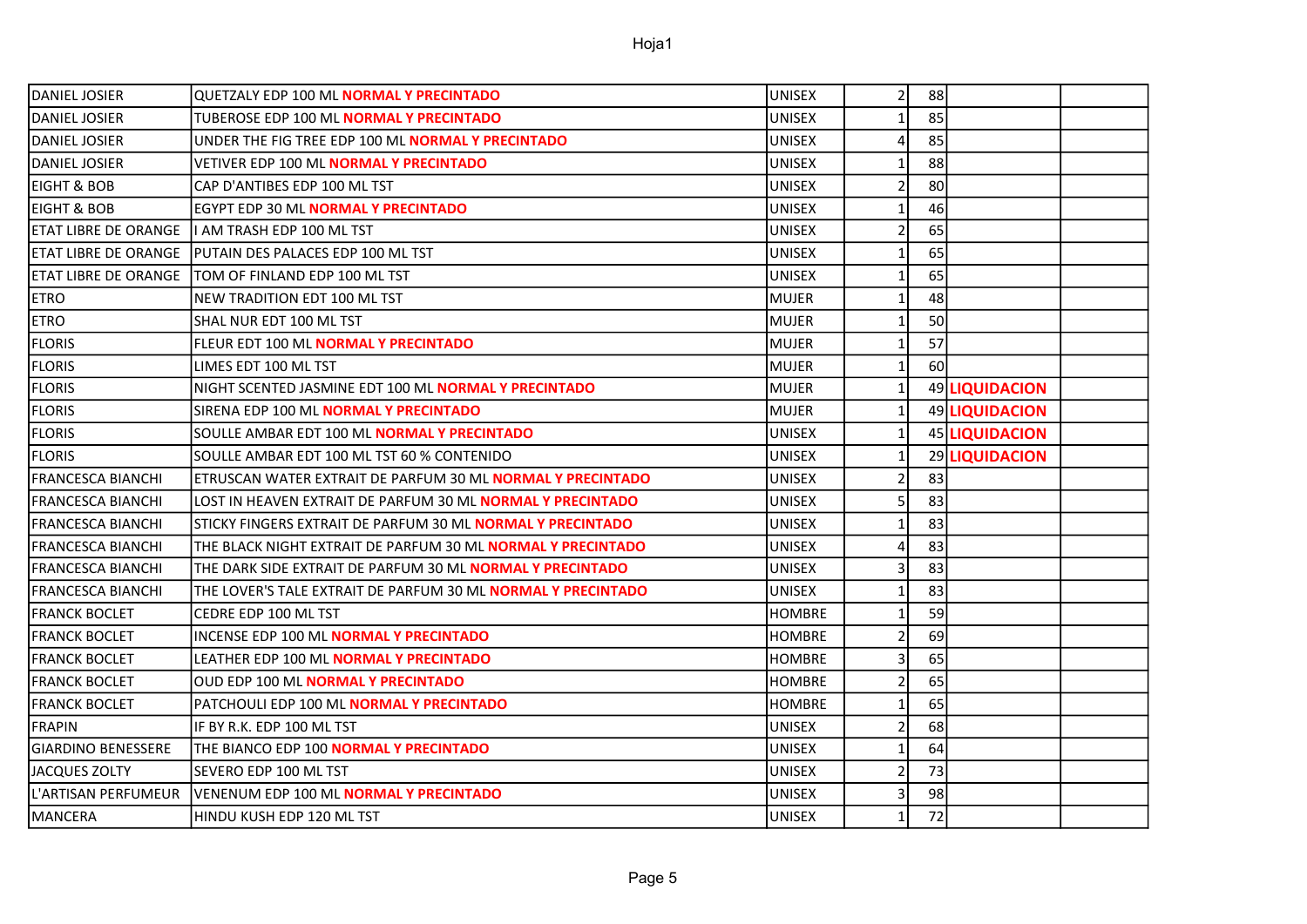| <b>MANCERA</b>         | LEMON LINE EDP 120 ML TST                                      | <b>UNISEX</b> | $\overline{2}$  | 79  |                |  |
|------------------------|----------------------------------------------------------------|---------------|-----------------|-----|----------------|--|
| <b>MASQUE MILANO</b>   | L'ATTESA EDP 100 ML <b>NORMAL Y PRECINTADO</b>                 | <b>UNISEX</b> | 1 <sup>1</sup>  | 185 |                |  |
| <b>MASQUE MILANO</b>   | MONTECRISTO EDP 35 ML NORMAL Y PRECINTADO                      | <b>UNISEX</b> | $\mathbf{1}$    | 75  |                |  |
| MASQUE MILANO          | TANGO EDP 10 ML NORMAL Y PRECINTADO                            | <b>UNISEX</b> | $\overline{2}$  | 40  |                |  |
| MASQUE MILANO          | TANGO EDP 100 ML NORMAL Y PRECINTADO                           | <b>UNISEX</b> | $\overline{3}$  | 185 |                |  |
| <b>MOLINARD</b>        | ROSE TURKIA EDP 75 ML <b>NORMAL Y PRECINTADO</b>               | <b>UNISEX</b> | $1\overline{ }$ |     | 50 LIQUIDACION |  |
| <b>MONTALE</b>         | CHOCOLATE GREEDY EDP 100 ML TST                                | <b>UNISEX</b> | $\overline{2}$  | 75  |                |  |
| MONTALE                | OUD DREAM EDP 100 ML TST                                       | <b>UNISEX</b> | $1\vert$        |     | 65 OFERTON     |  |
| MONTALE                | OUD TOBACCO EDP 100 ML TST                                     | UNISEX        | $1\vert$        | 73  |                |  |
| <b>MONTALE</b>         | <b>OUD TOBACCO EDP 100 ML NORMAL Y PRECINTADO</b>              | <b>UNISEX</b> | $\overline{2}$  | 79  |                |  |
| <b>NASOMATTO</b>       | ABSINTH EXTRAIT DE PARFUM 30 ML <b>NORMAL Y PRECINTADO</b>     | UNISEX        | $\overline{3}$  | 90  |                |  |
| <b>NASOMATTO</b>       | ABSINTH EXTRAIT DE PARFUM 30 ML TST                            | <b>UNISEX</b> | $\mathbf{1}$    | 75  |                |  |
| <b>NASOMATTO</b>       | BLACK AFGANO EXTRAIT DE PARFUM 30 ML NORMAL Y PRECINTADO       | <b>UNISEX</b> | $1\vert$        | 97  |                |  |
| <b>NASOMATTO</b>       | CHINA WHITE EXTRAIT DE PARFUM 30 ML <b>NORMAL Y PRECINTADO</b> | <b>UNISEX</b> | 3               | 90  |                |  |
| <b>NASOMATTO</b>       | DURO EXTRAIT DE PARFUM 30 ML <b>NORMAL Y PRECINTADO</b>        | <b>UNISEX</b> | 6 <sup>1</sup>  | 90  |                |  |
| <b>NASOMATTO</b>       | FANTOMAS EXTRAIT DE PARFUM 30 ML <b>NORMAL Y PRECINTADO</b>    | <b>UNISEX</b> | 3               | 95  |                |  |
| <b>NASOMATTO</b>       | NARCOTIC V EXTRAIT DE PARFUM 30 ML <b>NORMAL Y PRECINTADO</b>  | <b>UNISEX</b> | $\vert$ 3       | 90  |                |  |
| <b>NASOMATTO</b>       | NARCOTIC V EXTRAIT DE PARFUM 30 ML TST                         | <b>UNISEX</b> | $\mathbf{1}$    | 79  |                |  |
| <b>NASOMATTO</b>       | NUDIFLORUM EXTRAIT DE PARFUM 30 ML TST                         | <b>UNISEX</b> | $1\vert$        | 79  |                |  |
| <b>NASOMATTO</b>       | SILVER MUSK EXTRAIT DE PARFUM 30 ML <b>NORMAL Y PRECINTADO</b> | <b>UNISEX</b> | $\vert$ 3       | 94  |                |  |
| <b>NISHANE</b>         | ANI ExDP 100 ML TST                                            | <b>UNISEX</b> | $\overline{a}$  | 140 |                |  |
| NISHANE                | ANI ExDP 100 ML <b>NORMAL Y PRECINTADO</b>                     | <b>UNISEX</b> | $\overline{9}$  | 160 |                |  |
| <b>NISHANE</b>         | EGE ExDP 100 ML NORMAL Y PRECINTADO                            | <b>UNISEX</b> | $\overline{2}$  | 160 |                |  |
| <b>NISHANE</b>         | HACIVAT ExDP 100 ML NORMAL Y PRECINTADO                        | UNISEX        | $6 \mid$        | 185 |                |  |
| <b>OLFACTIVE STUDO</b> | AUTOPORTRAIT EDP 100 ML <b>NORMAL Y PRECINTADO</b>             | <b>UNISEX</b> | $\mathbf{1}$    | 85  |                |  |
| <b>OLIBERE</b>         | IL MIO SEGRETO EDP 100 ML <b>NORMAL Y PRECINTADO</b>           | <b>UNISEX</b> | $\overline{2}$  | 85  |                |  |
| <b>OLIBERE</b>         | IL MIO SEGRETO EDP 100 ML TST                                  | <b>UNISEX</b> | $1\overline{ }$ | 65  |                |  |
| <b>OLIBERE</b>         | MIDNIGHT SPIRIT EDP 100 ML <b>NORMAL Y PRECINTADO</b>          | <b>UNISEX</b> | $\overline{3}$  | 85  |                |  |
| <b>OLIBERE</b>         | MIDNIGHT SPIRIT EDP 100 ML TST                                 | <b>UNISEX</b> | $\mathbf{1}$    | 65  |                |  |
| OLIBERE                | PARADISE LOINTAINS EDP 100 ML NORMAL Y PRECINTADO              | <b>UNISEX</b> | $\overline{3}$  | 85  |                |  |
| <b>OLIBERE</b>         | PARADISE LOINTAINS EDP 100 ML TST                              | <b>UNISEX</b> | $1\overline{ }$ | 65  |                |  |
| <b>ORMONDE JANE</b>    | AMBRE ROYAL EDP 120 ML TST                                     | <b>UNISEX</b> | $\overline{2}$  | 115 |                |  |
| <b>ORMONDE JANE</b>    | ORMONDE MAN EDP 120 ML NORMAL Y PRECINTADO                     | <b>HOMBRE</b> | $1\overline{ }$ | 130 |                |  |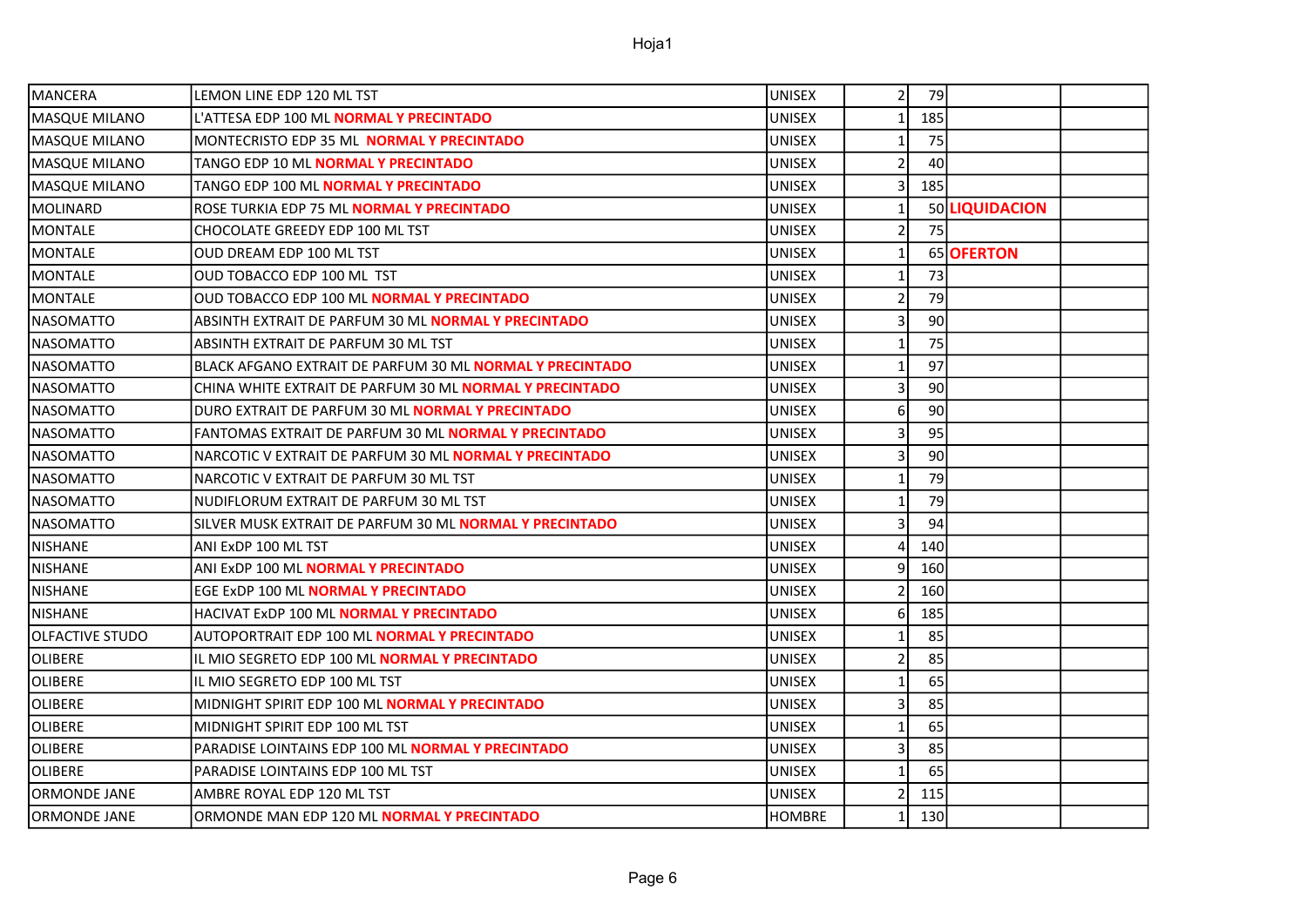| IORTO PARISI             | <b>BOCCANERA EDP 50 ML TST</b>                             | UNISEX        | 2                       | 99              |                |  |
|--------------------------|------------------------------------------------------------|---------------|-------------------------|-----------------|----------------|--|
| ORTO PARISI              | BOCCANERA EDP 50 ML NORMAL Y PRECINTADO                    | <b>UNISEX</b> | $1\vert$                | 115             |                |  |
| IORTO PARISI             | BRUTUS EDP 50 ML <b>NORMAL Y PRECINTADO</b>                | <b>UNISEX</b> | $\vert$ 3               | 108             |                |  |
| <b>ORTO PARISI</b>       | <b>CUOIUM EDP 50 ML NORMAL Y PRECINTADO</b>                | <b>UNISEX</b> | $\overline{4}$          | 110             |                |  |
| ORTO PARISI              | SEMINALIS EDP 50 ML <b>NORMAL Y PRECINTADO</b>             | <b>UNISEX</b> | $\overline{\mathsf{3}}$ | 108             |                |  |
| <b>ORTO PARISI</b>       | STERCUS EDP 50 ML <b>NORMAL Y PRECINTADO</b>               | <b>UNISEX</b> | $\overline{2}$          | 108             |                |  |
| IPANTHEON ROMA           | DOLCE PASSIONE ExDP 50 ML <b>NORMAL Y PRECINTADO</b>       | <b>UNISEX</b> | 3                       | 98              |                |  |
| IPANTHEON ROMA           | DOLCE PASSIONE ExDP 50 ML TST                              | <b>UNISEX</b> | $\overline{2}$          | 85              |                |  |
| IPENHALIGON'S            | OPUS 1870 EDT 100 ML NORMAL Y PRECINTADO                   | <b>UNISEX</b> | 4 <sup>1</sup>          | 69              |                |  |
| IPARFUMS DE MARLY        | BYERLEY EDP 125 ML TST                                     | <b>UNISEX</b> | 1 <sup>1</sup>          | 145             |                |  |
| IPERRIS MONTECARLO       | ABSOLUE DE OSMANTHE EDP 100 ML NORMAL Y PRECINTADO         | <b>UNISEX</b> | $\overline{2}$          |                 | 79 LIQUIDACION |  |
| <b>PERRIS MONTECARLO</b> | AMBRE GRIS EDP 100 ML <b>NORMAL Y PRECINTADO</b>           | <b>UNISEX</b> | 1                       |                 | 87 OFERTON     |  |
| PERRIS MONTECARLO        | ARANCIA DI SICILIA EDP 100 ML NORMAL                       | <b>UNISEX</b> | 4 <sup>1</sup>          | 90 <sub>0</sub> |                |  |
| IPERRIS MONTECARLO       | BERGAMOTTO DI CALABRIA EDP 100 ML NORMAL                   | <b>UNISEX</b> | $\overline{3}$          | 90              |                |  |
| IPERRIS MONTECARLO       | BERGAMOTTO DI CALABRIA EDP 100 ML TST                      | <b>UNISEX</b> | $\mathbf{1}$            | 75              |                |  |
| IPERRIS MONTECARLO       | CACAO AZTEQUE EDP 100 ML NORMAL Y PRECINTADO               | <b>UNISEX</b> | $\overline{4}$          | 97              |                |  |
| IPERRIS MONTECARLO       | CACAO AZTEQUE EDP 50 ML NORMAL                             | <b>UNISEX</b> | $1\vert$                | 59              |                |  |
| IPERRIS MONTECARLO       | CEDRO DI DIAMANTE EDP 100 ML NORMAL Y PRECINTADO           | <b>UNISEX</b> | $\overline{2}$          | 95              |                |  |
| IPERRIS MONTECARLO       | <b>ESSENCE DE PATCHOULI EDP 100 ML NORMAL Y PRECINTADO</b> | <b>UNISEX</b> | $\overline{3}$          | 97              |                |  |
| IPERRIS MONTECARLO       | ESSENCE DE PATCHOULI EDP 100 ML TST                        | <b>UNISEX</b> | 1                       | 75              |                |  |
| <b>PERRIS MONTECARLO</b> | JASMIN DE PAYS EDP 100 ML <b>NORMAL Y PRECINTADO</b>       | <b>UNISEX</b> | 1                       | 97              |                |  |
| IPERRIS MONTECARLO       | JASMIN DE PAYS EDP 100 ML TST                              | <b>UNISEX</b> | $\mathbf{1}$            | 75              |                |  |
| PERRIS MONTECARLO        | LAVANDE ROMAINE EDP 100 ML NORMAL Y PRECINTADO             | <b>UNISEX</b> | $1\vert$                | 95              |                |  |
| PERRIS MONTECARLO        | MANDARINO DI SICILIA EDP 100 ML NORMAL                     | <b>UNISEX</b> | 1                       | 90 <sub>0</sub> |                |  |
| IPERRIS MONTECARLO       | MIMOSA TANNERON EDP 100 ML NORMAL                          | <b>UNISEX</b> | $1\overline{ }$         |                 | 79 LIQUIDACION |  |
| <b>PERRIS MONTECARLO</b> | MIMOSA TANNERON EDP 100 ML TST                             | <b>UNISEX</b> | $\mathbf{1}$            | 75              |                |  |
| IPERRIS MONTECARLO       | MUSK EXTREME EDP 100 ML <b>NORMAL Y PRECINTADO</b>         | <b>UNISEX</b> | $\overline{4}$          |                 | 85 LIQUIDACION |  |
| <b>PERRIS MONTECARLO</b> | MUSK EXTREME EDP 100 ML TST                                | <b>UNISEX</b> | $1\vert$                | 70              |                |  |
| IPERRIS MONTECARLO       | ROSE DE MAI EDP 100 ML NORMAL Y PRECINTADO                 | <b>UNISEX</b> | $\overline{2}$          |                 | 79 LIQUIDACION |  |
| IPERRIS MONTECARLO       | ROSE DE MAI EDP 100 ML TST                                 | <b>UNISEX</b> | $\mathbf{1}$            | 75              |                |  |
| IPERRIS MONTECARLO       | ROSE DE TAIF EDP 100 ML NORMAL Y PRECINTADO                | <b>UNISEX</b> | $\overline{2}$          | 95              |                |  |
| PERRIS MONTECARLO        | SANTAL DU PACIFIQUE EDP 100 ML NORMAL Y PRECINTADO         | <b>UNISEX</b> | $\overline{2}$          | 93              |                |  |
| <b>ROBERT PIGUET</b>     | PETIT FRACAS EDP 100 ML TST                                | <b>UNISEX</b> | $\overline{2}$          | 82              |                |  |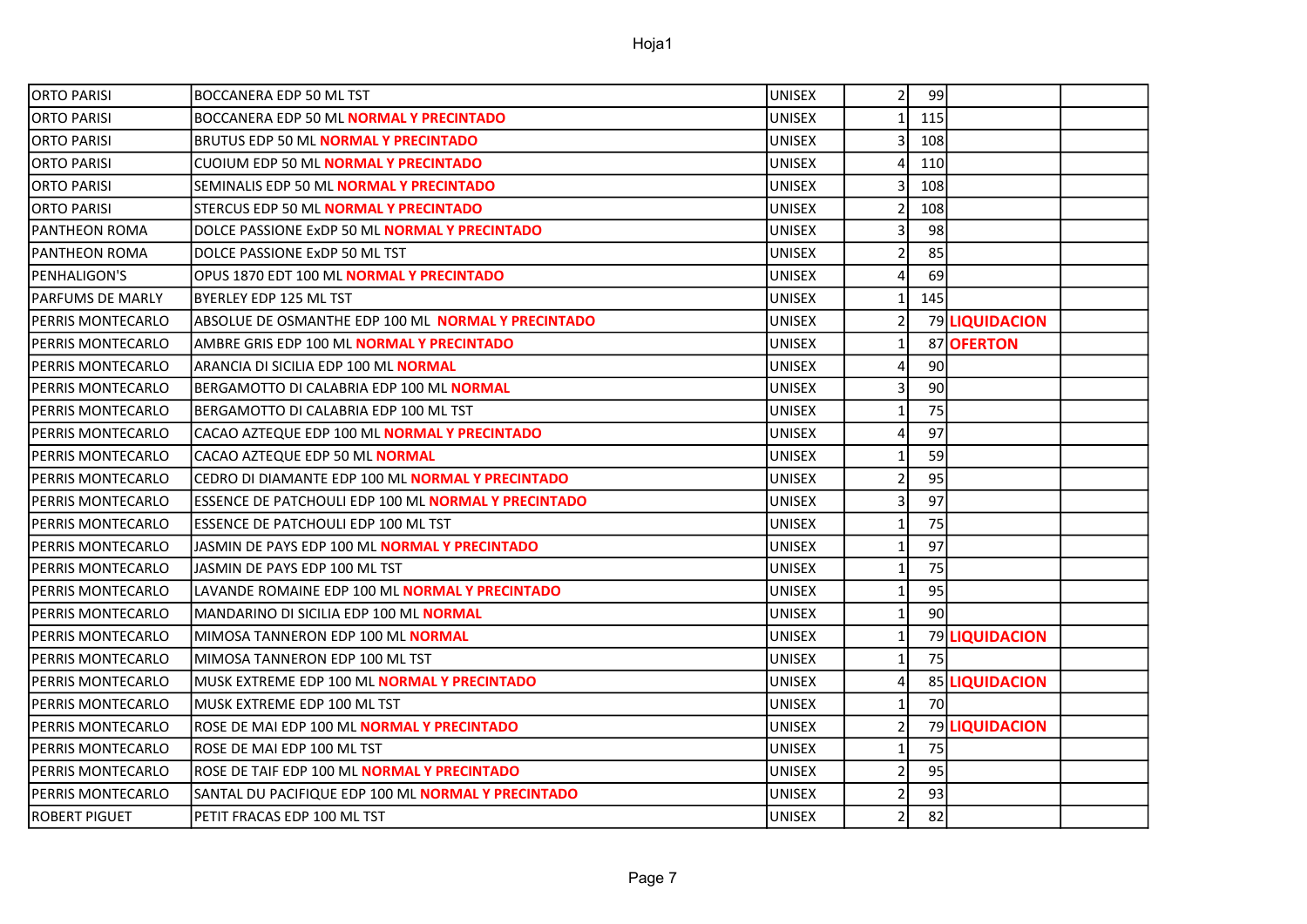| <b>ROSENDO MATEU</b>   | 3 EDP 100 ML NORMAL Y PRECINTADO                     | <b>UNISEX</b> | 1 <sup>1</sup>          | 120             |            |                |
|------------------------|------------------------------------------------------|---------------|-------------------------|-----------------|------------|----------------|
| <b>ROSENDO MATEU</b>   | 3 EDP 100 ML TST                                     | <b>UNISEX</b> |                         | 105             |            |                |
| <b>SERGE LUTENS</b>    | AMBRE SULTAN EDP 50 ML TST                           | <b>UNISEX</b> | $\overline{2}$          | 78              |            |                |
| <b>THAUY</b>           | AGAPE EDP 100 ML TST                                 | <b>UNISEX</b> | $\mathbf{1}$            | 80              |            |                |
| <b>THAUY</b>           | ALTHEA EDP 100 ML TST                                | <b>UNISEX</b> | 1                       | 80              |            |                |
| <b>THAUY</b>           | NAKT EDP 100 ML TST                                  | <b>UNISEX</b> | $\overline{2}$          | 80              |            |                |
| THE DIFFERENT          |                                                      |               |                         |                 |            |                |
| <b>COMPANY</b>         | SANTO INCIENSO SILLAGE SACRE EDP 100 ML TST          | <b>UNISEX</b> | $\overline{\mathsf{3}}$ | 69              |            |                |
| <b>TIZIANA TERENZI</b> | FOCONERO EXTRAIT DE PARFUM 100 ML TST                | <b>UNISEX</b> | $\overline{2}$          | 90 <sub>0</sub> |            |                |
| ITIZIANA TERENZI       | XIX MARCH EXTRAIT DE PARFUM 100 ML TST               | <b>UNISEX</b> | $\overline{2}$          | 89              |            |                |
| <b>TIZIANA TERENZI</b> | WHITE FIRE EXTRAIT DE PARFUM 100 ML TST              | <b>UNISEX</b> | $\mathbf{1}$            |                 | 82 OFERTON |                |
| <b>TOM FORD</b>        | NEROLI PORTOFINO EDP 50 ML TST                       | <b>UNISEX</b> |                         | 110             |            |                |
| V CANTO                | CIANURO ExDP 100 ML TST                              | <b>UNISEX</b> |                         | 150             |            |                |
| V CANTO                | RICINA ExDP 100 ML <b>NORMAL SIN PRECINTO</b>        | <b>UNISEX</b> |                         | 115             |            |                |
| V CANTO                | STRAMONIO ExDP 100 ML NORMAL Y PRECITNADO            | <b>UNISEX</b> | 1                       | 110             |            |                |
| <b>XERJOFF</b>         | CASAMORATI LA TOSCA EDP 30 ML TST                    | <b>UNISEX</b> |                         | 70              |            |                |
| <b>XERJOFF</b>         | ZEFIRO EDP 100 ML TST                                | <b>UNISEX</b> | $\overline{2}$          | 150             |            |                |
|                        | <b>PERFUMES ARABES</b>                               |               |                         |                 |            |                |
| lARD AL ZAAFARAN       | MAJD AL SHABAB EDP 100 ML <b>NORMAL Y PRECINTADO</b> | <b>HOMBRE</b> | 1                       | 32              |            |                |
| <b>ARD AL ZAAFARAN</b> | MAJD AL SHABAB SPORT EDP 100 ML NORMAL Y PRECINTADO  | <b>HOMBRE</b> | $\mathbf{1}$            | 32              |            |                |
| <b>ARD AL ZAAFARAN</b> | JAZZAB EDP 100 ML <b>NORMAL Y PRECINTADO</b>         | <b>UNISEX</b> | $\mathbf{1}$            | 32              |            |                |
| LATTAFA                | ANDALEEB EDP 100 ML NORMAL                           | <b>MUJER</b>  | $\mathbf{1}$            | 30              |            |                |
| LATTAFA                | MAAHIR BLACK EDP 100 ML NORMAL                       | <b>UNISEX</b> | $\mathbf{1}$            | 30              |            |                |
| <b>OUD VANILLA</b>     | <b>OUD VANILLA EDP 100 ML NORMAL</b>                 |               |                         |                 |            |                |
|                        |                                                      | <b>UNISEX</b> | $\mathbf{1}$            | 32              |            |                |
|                        | PERFUMES DE DISEÑADOR                                |               |                         |                 |            |                |
|                        | 4711 ACQUA COLONIA MYRRH & KUMQAT EDC 170 ML TST     | <b>UNISEX</b> | $\overline{2}$          | 13              |            |                |
| ACQUA DI PARMA         | AMBRA EDP 100 ML TST                                 | <b>UNISEX</b> | $\overline{2}$          | 75              |            |                |
| ACQUA DI PARMA         | BLU MEDITERRANEO ARANCIA DI CAPRI EDT 75 ML TST      | <b>UNISEX</b> | $\overline{2}$          | 42              |            | <b>NOVEDAD</b> |
| ACQUA DI PARMA         | BLU MEDITERRANEO ARANCIA DI CAPRI EDT 150 ML TST     | <b>UNISEX</b> | 4                       | 60              |            |                |
| <b>ACQUA DI PARMA</b>  | BLU MEDITERRANEO CIPRESSO DI TOSCANA EDT 150 ML TST  | <b>UNISEX</b> | 3                       | 60              |            |                |
| <b>ACQUA DI PARMA</b>  | BLU MEDITERRANEO MANDORLO DI SICILIA EDT 150 ML TST  | <b>UNISEX</b> | $\mathbf{1}$            | 60              |            |                |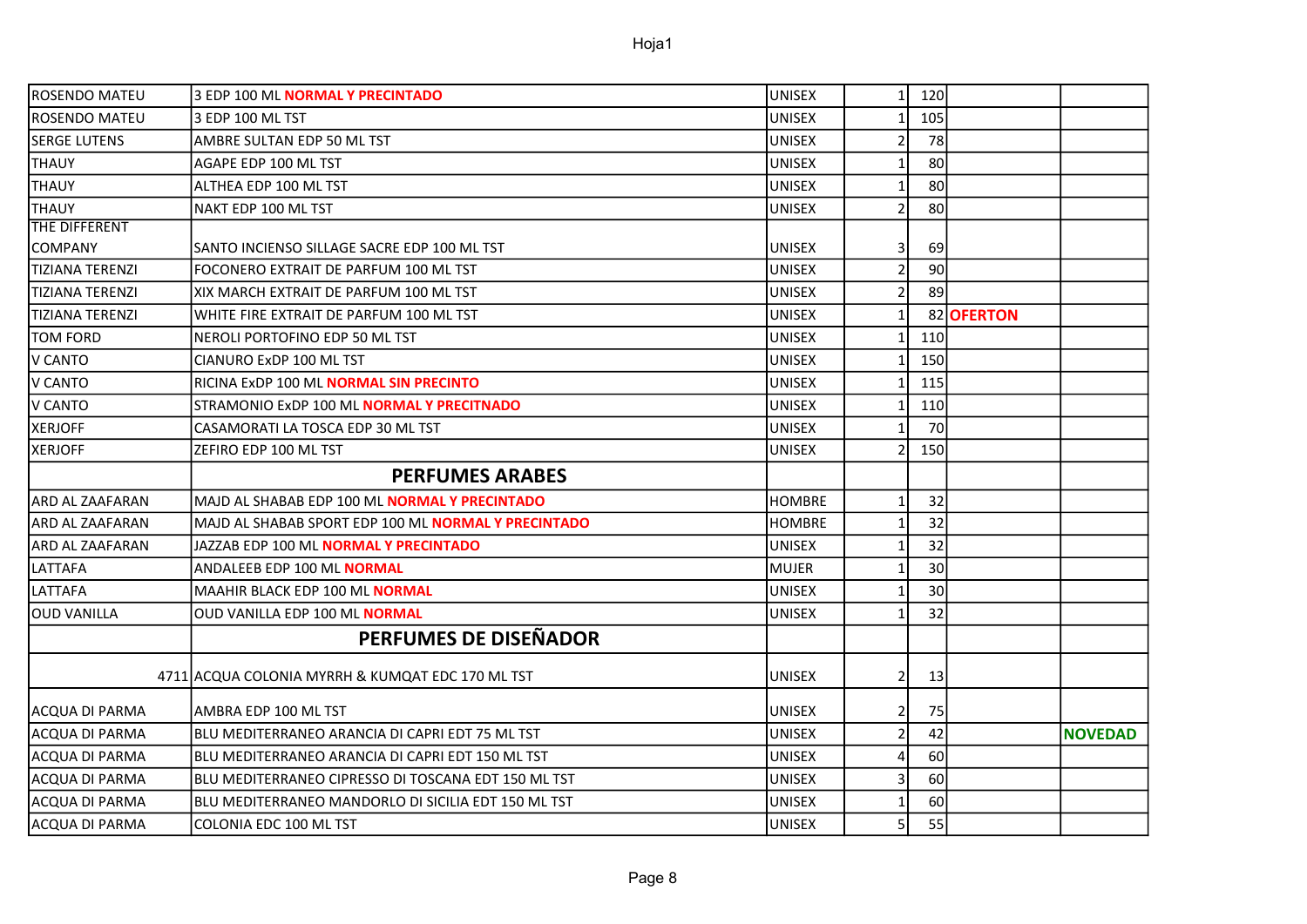| ACQUA DI PARMA          | COLONIA CLUB EDC 100 ML TST(BOTELLA VERDE)                       | <b>UNISEX</b> | $\overline{2}$ | 55 |                | <b>NOVEDAD</b> |
|-------------------------|------------------------------------------------------------------|---------------|----------------|----|----------------|----------------|
| <b>ACQUA DI PARMA</b>   | COLONIA ESSENZA EDC 100 ML TST                                   | <b>UNISEX</b> | $\overline{3}$ | 55 |                |                |
| ACQUA DI PARMA          | COLONIA FUTURA EDC 100 ML TST                                    | <b>UNISEX</b> | 5              | 55 |                |                |
| ACQUA DI PARMA          | COLONIA INTENSA EDC 100 ML TST                                   | UNISEX        | 2              | 55 |                | <b>NOVEDAD</b> |
| ACQUA DI PARMA          | COLONIA PURA EDC 100 ML TST                                      | <b>UNISEX</b> | 4              | 55 |                |                |
| ACQUA DI PARMA          | PEONIA NOBILE EDP 100 ML TST                                     | <b>MUJER</b>  |                | 55 |                |                |
| ACQUA DI PARMA          | ROSA NOBILE EDP 100 ML TST                                       | <b>MUJER</b>  | $\overline{2}$ | 60 |                |                |
| <b>ACQUA DI PARMA</b>   | VANIGLIA EDP 100 ML TST                                          | <b>UNISEX</b> | $\mathbf{1}$   | 79 |                |                |
| <b>ADOLFO DOMINGUEZ</b> | AGUA FRESCA EDT 120 ML TST                                       | <b>HOMBRE</b> | 5              | 18 |                |                |
| <b>ADOLFO DOMINGUEZ</b> | AGUA FRESCA CITRUS CEDRO EDT 120 ML TST                          | <b>HOMBRE</b> | $\overline{3}$ | 17 |                | <b>NOVEDAD</b> |
| <b>ADOLFO DOMINGUEZ</b> | AGUA FRESCA LIMA TONKA EDT 120 ML TST                            | <b>HOMBRE</b> | 2              | 18 |                |                |
| <b>ADOLFO DOMINGUEZ</b> | AGUA FRESCA VETIVER EDT 120 ML TST                               | <b>HOMBRE</b> | $\overline{2}$ | 17 |                |                |
| <b>ADOLFO DOMINGUEZ</b> | AGUA FRESCA DE AZAHAR EDT 120 ML TST                             | <b>MUJER</b>  | $\overline{2}$ | 17 |                |                |
| <b>ADOLFO DOMINGUEZ</b> | AGUA FRESCA DE GARDENIA MUSK EDT 120 ML TST                      | <b>MUJER</b>  | $\mathcal{I}$  | 18 |                |                |
| <b>ADOLFO DOMINGUEZ</b> | AGUA FRESCA DE MIMOSA CORIANDRO EDT 120 ML TST                   | <b>MUJER</b>  | 3              | 18 |                |                |
| <b>ADOLFO DOMINGUEZ</b> | AGUA FRESCA DE ROSAS EDT 120 ML TST                              | <b>MUJER</b>  | 2              | 20 |                | <b>NOVEDAD</b> |
| <b>ADOLFO DOMINGUEZ</b> | AGUA FRESCA DE ROSAS BLANCAS EDT 120 ML TST                      | <b>MUJER</b>  | $\mathbf{1}$   | 18 |                | <b>NOVEDAD</b> |
| <b>ADOLFO DOMINGUEZ</b> | IBAMBU EDT 120 ML TST                                            | <b>HOMBRE</b> | $\overline{2}$ | 18 |                |                |
| ADOLFO DOMINGUEZ        | NUDE MUSK EDP 120 ML TST                                         | <b>MUJER</b>  | $\overline{2}$ | 20 |                | <b>NOVEDAD</b> |
| ADOLFO DOMINGUEZ        | TERRACOTA MUSK EDP 120 ML TST                                    | <b>MUJER</b>  | $\overline{2}$ | 20 |                | <b>NOVEDAD</b> |
| <b>ADOLFO DOMINGUEZ</b> | U WOMAN EDT 75 ML TST                                            | <b>MUJER</b>  | $\overline{7}$ |    | 17 LIQUIDACION |                |
| <b>ADOLFO DOMINGUEZ</b> | UNICA EDT 100 ML TST                                             | <b>MUJER</b>  | $\mathbf{1}$   | 18 |                |                |
| <b>ADOLFO DOMINGUEZ</b> | UNICA CORAL EDT 100 ML TST                                       | <b>MUJER</b>  | $\mathbf{1}$   | 18 |                |                |
| ALYSSA ASHLEY           | AMBER MUSK EDP 50 ML TST                                         | <b>MUJER</b>  | -1             | 12 |                |                |
| ALYSSA ASHLEY           | OCEAN BLUE EDT 50 ML TST                                         | <b>MUJER</b>  | $\overline{2}$ |    |                |                |
| <b>ALYSSA ASHLEY</b>    | ROSE MUSK EDP 50 ML TST                                          | <b>MUJER</b>  | $\overline{2}$ | 12 |                |                |
| <b>ALYSSA ASHLEY</b>    | TONKA MUSK EDP 50 ML TST                                         | <b>MUJER</b>  | 5              | 12 |                |                |
| <b>ANGEL SCHLESSER</b>  | AGUA DE VETIVER EDT 100 ML TST                                   | <b>HOMBRE</b> | $\overline{2}$ |    | 11 LIQUIDACION |                |
| ANGEL SCHLESSER         | BLOOMING GRAPEFRUIT EDT 100 ML TST                               | <b>UNISEX</b> | 1              | 14 |                |                |
| ANGEL SCHLESSER         | CITRUS MARINO EAU FRAICHE EDT 100 ML TST                         | <b>UNISEX</b> | 6              | 13 |                |                |
| <b>ANGEL SCHLESSER</b>  | ICITRUS MARINO EAU FRAICHE EDT 100 ML <b>NORMAL Y PRECINTADO</b> | <b>UNISEX</b> | $\overline{2}$ | 15 |                |                |

ANGEL SCHLESSER ESPRIT DE GINGEMBRE FEMME EDT 100 ML TST NOVEDAD NUJER 13 35 NOVEDAD

ANGEL SCHLESSER CITRUS POMELO EAU FRAICHE EDT 100 ML TST AND THE UNISEX 2 14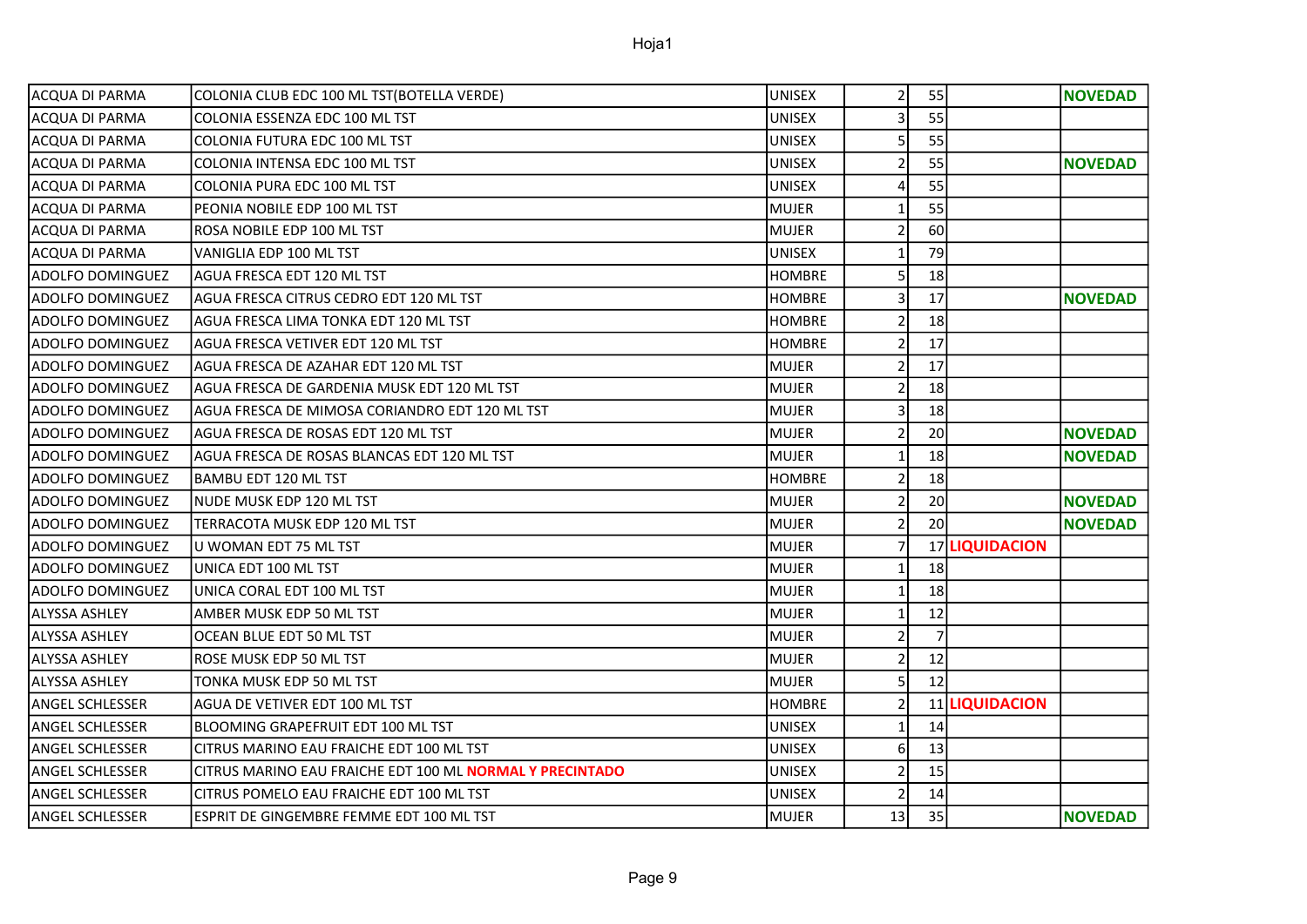| ANGEL SCHLESSER     | FEMME EDT 100 ML TST                                                | <b>MUJER</b>  | $\overline{2}$          | 28              |                | <b>NOVEDAD</b> |
|---------------------|---------------------------------------------------------------------|---------------|-------------------------|-----------------|----------------|----------------|
| ANGEL SCHLESSER     | <b>INMENSE PEONY EDT 100 ML TST</b>                                 | <b>UNISEX</b> | $\overline{2}$          | 14              |                |                |
| ANGEL SCHLESSER     | INTIMATE WHITE FLOWERS EDT 100 ML TST                               | <b>UNISEX</b> | $\mathbf{1}$            | 15              |                |                |
| ANGEL SCHLESSER     | INSTINCTIVE MARINE EDT 100 ML TST                                   | <b>UNISEX</b> | $\overline{\mathsf{3}}$ | 14              |                |                |
| ANGEL SCHLESSER     | PEONIA ROSA EAU FRAICHE EDT 100 ML TST                              | <b>MUJER</b>  | 1                       | 12              |                |                |
| ANGEL SCHLESSER     | PROFOUND ORANGE WOOD EDT 100 ML TST                                 | <b>UNISEX</b> | $\overline{2}$          | 14              |                |                |
| ANGEL SCHLESSER     | TE DE GROSELLA EDT 100 ML TST                                       | <b>MUJER</b>  | 3                       |                 | 9 LIQUIDACION  |                |
| ANGEL SCHLESSER     | TEMPTING BERGAMOT EDT 100 ML TST                                    | <b>UNISEX</b> | $\overline{2}$          | 15              |                |                |
| ANGEL SCHLESSER     | VIBRANT SANDALWOOD EDT 100 ML                                       | <b>UNISEX</b> | 10 <sup>1</sup>         |                 | 13 OFERTON     |                |
| <b>ANTONIO MIRO</b> | COLONIA ANTONIO MIRO EDT 150 ML NORMAL Y PRECINTADO                 | <b>HOMBRE</b> | $\overline{2}$          |                 | 30 OFERTON     |                |
| <b>ANTONIO MIRO</b> | COLONIA ANTONIO MIRO EDT 75 ML NORMAL Y PRECINTADO                  | <b>HOMBRE</b> | $\overline{a}$          |                 | 20 OFERTON     |                |
| ARMAND BASI         | ARMAND BASI FEMME EDT 50 ML <b>NORMAL Y PRECINTADO</b> FORMA PIEDRA | <b>MUJER</b>  | $\mathbf{1}$            |                 | 20 LIQUIDACION |                |
| <b>BURBERRY</b>     | CLASSIC WOMEN EDP 100 ML TST                                        | <b>MUJER</b>  | $\overline{2}$          | 30              |                |                |
| <b>BURBERRY</b>     | WEEKEND WOMEN EDP 100 ML TST                                        | <b>MUJER</b>  | $\mathbf{1}$            | 30 <sup>1</sup> |                |                |
| BVLGARI             | EAU PARFUMEE AU THE NOIR EDC 150 ML TST                             | <b>MUJER</b>  | $\overline{\mathsf{3}}$ |                 | 42 LIQUIDACION |                |
| <b>BVLGARI</b>      | GOLDEA THE ROMAN NIGHT ABSOLUTE EDP SENSUELLE 75 ML TST             | <b>MUJER</b>  | $\mathbf{1}$            |                 | 33 LIQUIDACION |                |
| <b>BVLGARI</b>      | MAN BLACK IN BLACK EDP 100 ML TST                                   | <b>HOMBRE</b> | 1                       | 47              |                |                |
| BVLGARI             | MAN BLACK COLOGNE EDT 100 ML TST                                    | <b>HOMBRE</b> | $\overline{2}$          | 42              |                |                |
| <b>BVLGARI</b>      | MAN GLACIAL ESSENCE EDP 100 ML TST                                  | <b>HOMBRE</b> | 1                       | 47              |                |                |
| BVLGARI             | MAN TERRAE ESSENCE EDP 100 ML TST                                   | <b>HOMBRE</b> | 1                       | 49              |                |                |
| <b>BVLGARI</b>      | MAN WOOD NEROLI EDP 100 ML TST                                      | <b>HOMBRE</b> | $\overline{2}$          | 45              |                |                |
| <b>BVLGARI</b>      | OMNIA AMETHYSTE EDT 65 ML TST                                       | <b>MUJER</b>  | $\mathbf{1}$            | 40              |                |                |
| <b>BVLGARI</b>      | OMNIA CORAL EDT 65 ML TST                                           | <b>MUJER</b>  | $\mathbf{1}$            | 40              |                |                |
| <b>BVLGARI</b>      | THE VERT EDC 75 ML TST                                              | MUJER         | 3                       | 34              |                | <b>NOVEDAD</b> |
| CACHAREL            | AMOR AMOR EDT 100 ML TST                                            | MUJER         | $\overline{2}$          | 35              |                |                |
| CACHAREL            | AMOR AMOR ELECTRIC KISS EDT 100 ML TST                              | <b>MUJER</b>  | 1                       |                 | 33 OFERTON     |                |
| CACHAREL            | AMOR AMOR FORBIDDEN KISS EDT 100 ML TST                             | <b>MUJER</b>  | 1                       | 50              |                |                |
| CACHAREL            | AMOR AMOR LOVE FESTIVAL EDT 100 ML TST                              | MUJER         | $\mathbf{1}$            |                 | 27 OFERTON     |                |
| CACHAREL            | AMOR AMOR TENTATION EDT 100 ML TST                                  | MUJER         | $1\,$                   | 65              |                |                |
| CACHAREL            | ANAIS ANAIS L'ORIGINAL EDT 100 ML TST                               | <b>MUJER</b>  | $\overline{3}$          | 30              |                |                |
| CACHAREL            | POUR HOMME EDT 100 ML TST                                           | <b>HOMBRE</b> | $\overline{2}$          | 39              |                | <b>NOVEDAD</b> |
| CACHAREL            | NOA EDT 100 ML TST                                                  | <b>MUJER</b>  | $\overline{2}$          | 35              |                | <b>NOVEDAD</b> |
| CACHAREL            | lNOA L'EAU EDT 50 ML TST                                            | MUJER         | $\mathbf{1}$            |                 | 30 OFERTON     |                |

Page 10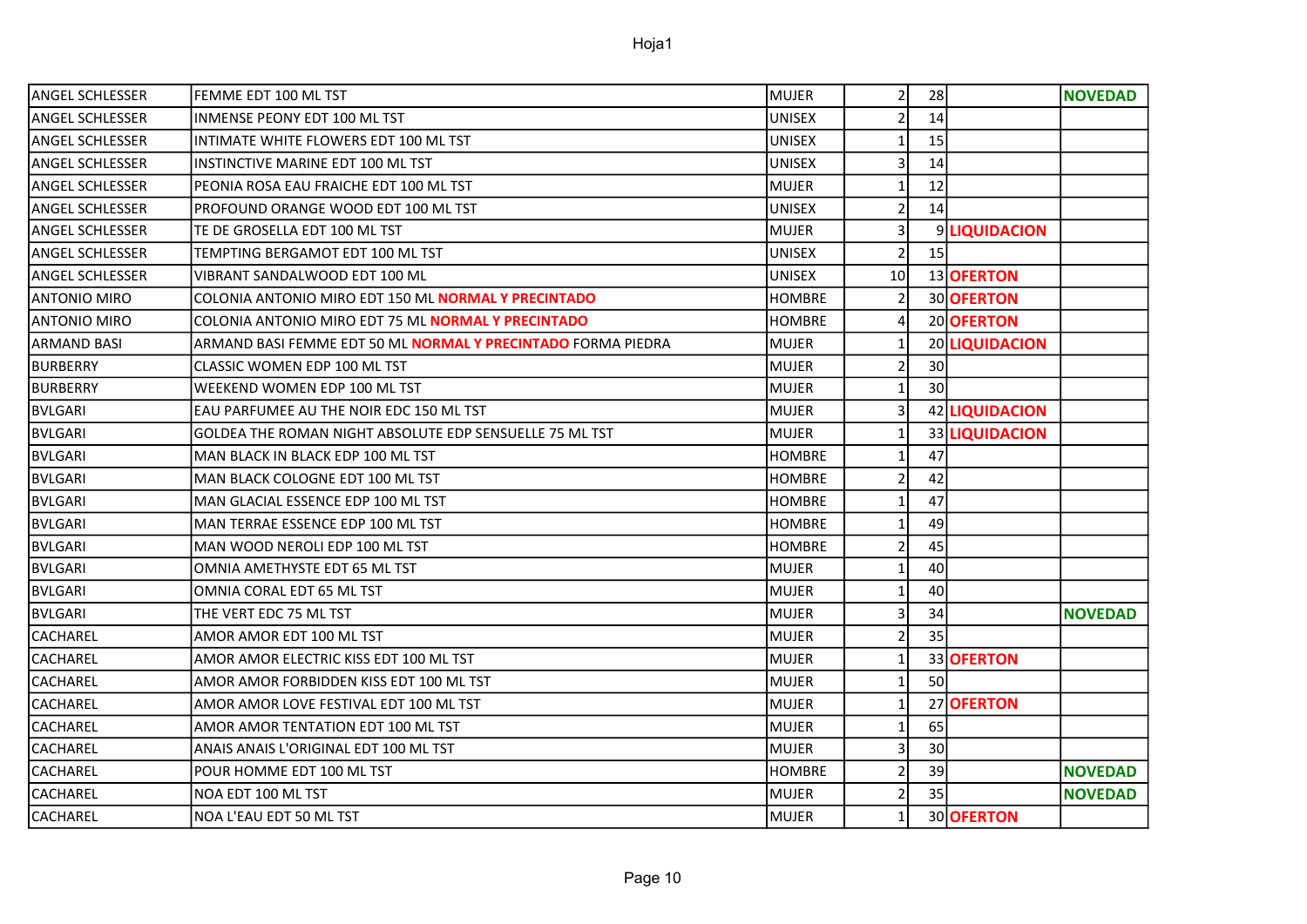| <b>CACHAREL</b>         | INOA L'EAU FLAMINGO EDT 50 ML TST          | <b>MUJER</b>  | 1              |                 | 30 OFERTON |                |
|-------------------------|--------------------------------------------|---------------|----------------|-----------------|------------|----------------|
| ICALVIN KLEIN           | CK BE EDT 200 ML TST                       | UNISEX        | $\overline{2}$ | 26              |            | <b>NOVEDAD</b> |
| <b>CALVIN KLEIN</b>     | CK EVERYONE EDT 100 ML TST                 | <b>UNISEX</b> | $\overline{7}$ |                 | 15 OFERTON |                |
| <b>CALVIN KLEIN</b>     | CK ONE GOLD EDT 100 ML TST                 | <b>UNISEX</b> | $\mathbf{1}$   | <b>18</b>       |            |                |
| ICALVIN KLEIN           | CK ONE ONE SHOCK FOR HER EDT 200 ML TST    | <b>UNISEX</b> | 3              | 27              |            |                |
| ICALVIN KLEIN           | CK ONE SUMMER 2020 EDT 100 ML TST          | <b>UNISEX</b> | 2              | 18              |            |                |
| <b>CALVIN KLEIN</b>     | CK ONE SUMMER 2018 EDT 100 ML TST          | <b>UNISEX</b> | 1              | 18              |            |                |
| <b>CALVIN KLEIN</b>     | CK ONE SUMMER 2017 EDT 100 ML TST          | <b>UNISEX</b> | $\mathbf{1}$   | 18              |            |                |
| <b>CALVIN KLEIN</b>     | DEFY EDT 100 ML TST                        | <b>HOMBRE</b> | 6              |                 | 22 OFERTON |                |
| <b>CALVIN KLEIN</b>     | ETERNITY WOMAN EDP 100 ML TST              | <b>MUJER</b>  | $\overline{5}$ | 30 <sup>1</sup> |            |                |
| <b>CALVIN KLEIN</b>     | ETERNITY FOR MEN EDP 100 ML TST            | <b>HOMBRE</b> |                | 25              |            |                |
| <b>CALVIN KLEIN</b>     | ETERNITY FOR MEN EDT 100 ML TST            | <b>HOMBRE</b> | $\overline{2}$ | 24              |            |                |
| <b>CALVIN KLEIN</b>     | EUPHORIA WOMEN EDP 100 ML TST              | MUJER         |                | 36              |            |                |
| ICALVIN KLEIN           | EUPHORIA WOMEN PURE GOLD EDP 100 ML TST    | <b>MUJER</b>  | $\mathbf{1}$   | 36              |            |                |
| <b>CALVIN KLEIN</b>     | WOMAN EDT 100 ML TST                       | MUJER         | 1              | 30              |            |                |
| lCAROLINA HERRERA       | 212 MEN EDT 100 ML TST                     | <b>HOMBRE</b> | $\mathbf{1}$   |                 | 39 OFERTON |                |
| CAROLINA HERRERA        | 212 MEN AQUA EDT 100 ML TST                | <b>HOMBRE</b> |                | 70              |            |                |
| lCAROLINA HERRERA       | 212 MEN HEROES FOREVER YOUNG EDT 90 ML TST | <b>HOMBRE</b> | 5              | 45              |            |                |
| CAROLINA HERRERA        | 212 SEXY MEN EDT 100 ML TST                | <b>HOMBRE</b> |                | 42              |            |                |
| lCAROLINA HERRERA       | 212 SEXY WOMEN EDP 100 ML TST              | MUJER         | $\mathbf{1}$   | 42              |            |                |
| CAROLINA HERRERA        | 212 VIP ROSE WOMAN EDP 80 ML TST           | MUJER         | 1              | 45              |            |                |
| CAROLINA HERRERA        | 212 VIP WOMAN EDP 80 ML TST                | MUJER         | 1              | 45              |            |                |
| lCAROLINA HERRERA       | 212 VIP WOMAN EDP 125 ML TST               | MUJER         | $\mathbf{1}$   | 62              |            |                |
| <b>CAROLINA HERRERA</b> | 212 WOMAN EDT 100 ML TST                   | <b>MUJER</b>  | 4              | 44              |            |                |
| <b>CAROLINA HERRERA</b> | <b>BAD BOY EDT 100 ML TST</b>              | <b>HOMBRE</b> | $\overline{2}$ | 44              |            |                |
| CAROLINA HERRERA        | BAD BOY LE PARFUM EDP 100 ML TST           | <b>HOMBRE</b> |                | 48              |            |                |
| lCAROLINA HERRERA       | ICLASICA EDP 100 ML TST                    | MUJER         | 2              | 48              |            |                |
| lCAROLINA HERRERA       | CH MEN EDT 100 ML TST                      | <b>HOMBRE</b> |                | 42              |            |                |
| lCAROLINA HERRERA       | CH WOMAN EDT 100 ML TST                    | lmujer.       | $\mathbf{1}$   | 47              |            |                |
| CAROLINA HERRERA        | GOOD GIRL EDP 80 ML TST                    | MUJER         | $\overline{2}$ | 65              |            | <b>NOVEDAD</b> |
| CAROLINA HERRERA        | HERRERA FOR MEN EDT 100 ML TST             | <b>HOMBRE</b> | $\mathbf{1}$   | 36              |            |                |
| <b>CARON</b>            | EAU DE REGLISSE EDT 100 ML TST             | MUJER         |                | 35              |            | <b>NOVEDAD</b> |
| <b>CARON</b>            | MISS ROCAILLE EDT 100 ML TST               | <b>MUJER</b>  | $\mathbf{1}$   | 30              |            |                |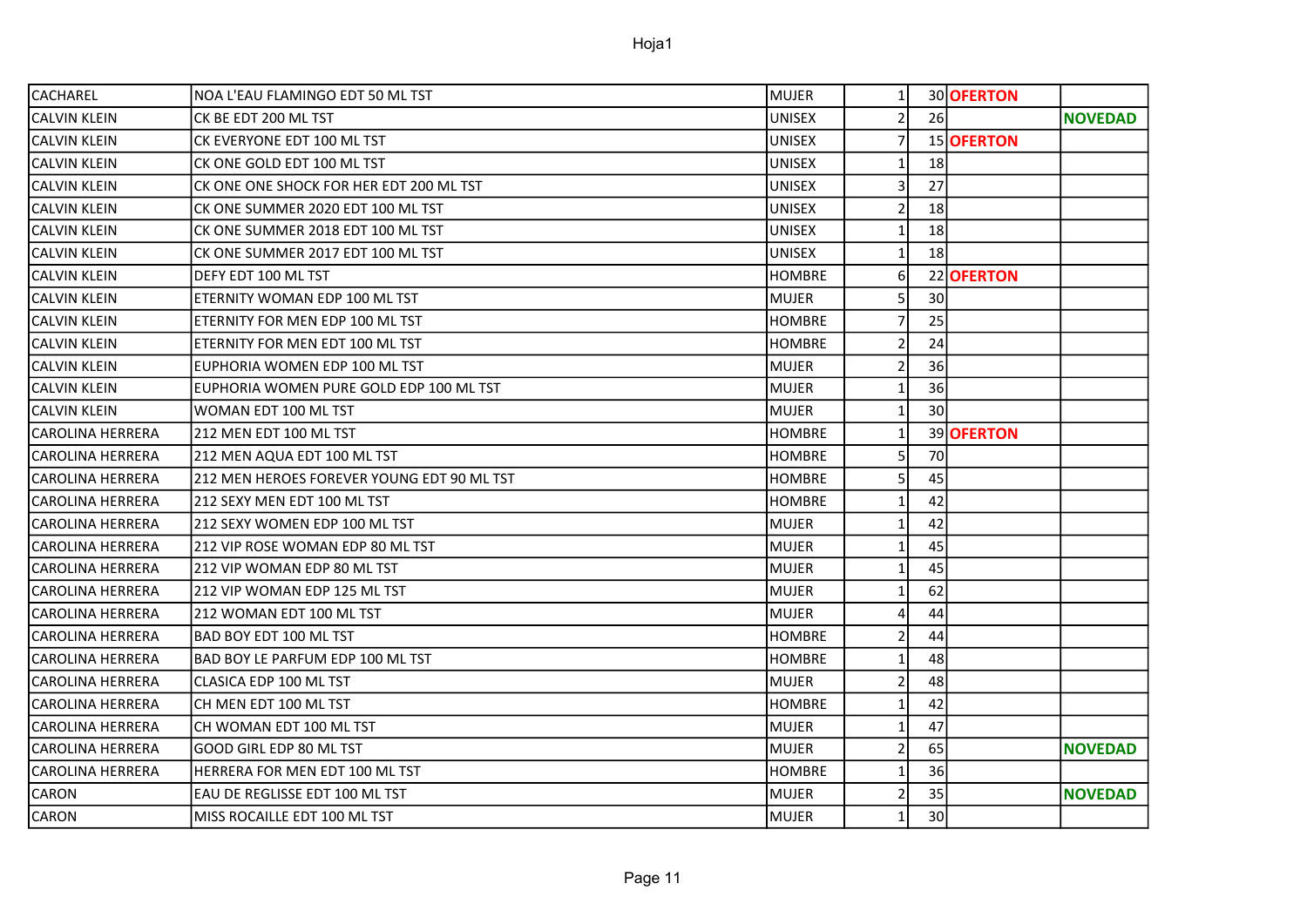| CARTIER               | BAISER VOLE EDP 100 ML TST                      | MUJER         | 1              | 46 |                |                |
|-----------------------|-------------------------------------------------|---------------|----------------|----|----------------|----------------|
| CARTIER               | CARAT EDP 100 ML TST                            | <b>MUJER</b>  | $\overline{2}$ | 40 |                |                |
| CARTIER               | DECLARATION EDT 100 ML TST                      | <b>HOMBRE</b> | 6              | 38 |                |                |
| CARTIER               | DECLARATION PARFUM 100 ML TST                   | <b>HOMBRE</b> | 3              | 44 |                |                |
| CARTIER               | DECLARATION D'UN SOIR EDT 100 ML TST            | <b>HOMBRE</b> | 1              | 40 |                |                |
| CARTIER               | EAU DE CARTIER EDT 100 ML TST                   | <b>UNISEX</b> | 3              | 34 |                |                |
| CARTIER               | EAU DE CARTIER ESSENCE DE ORANGE EDT 200 ML TST | <b>UNISEX</b> | $\mathbf{1}$   |    | 50 LIQUIDACION |                |
| CARTIER               | LA PANTHERE EDT 75 ML TST                       | <b>MUJER</b>  | $\mathbf{1}$   | 40 |                |                |
| CARTIER               | PASHA EDT 100 ML TST                            | <b>HOMBRE</b> | $\overline{2}$ | 34 |                |                |
| <b>CARTIER</b>        | PASHA EDITION NOIRE EDT 100 ML TST              | <b>HOMBRE</b> | $\overline{4}$ | 34 |                |                |
| CARTIER               | PASHA EDITION NOIRE SPORT EDT 100 ML TST        | <b>HOMBRE</b> | $\overline{2}$ | 34 |                |                |
| CARTIER               | PASHA PARFUM 100 ML TST                         | <b>HOMBRE</b> | 1              | 42 |                |                |
| CHANEL                | 19 POUDRE EDP 100 ML TST                        | <b>MUJER</b>  | 1              | 75 |                |                |
| CHANEL                | ALLURE HOMME EDT 100 ML TST                     | <b>HOMBRE</b> | $\mathbf{1}$   | 75 |                |                |
| CHANEL                | <b>ANTAEUS EDT 100 ML TST</b>                   | <b>HOMBRE</b> | $\mathbf{1}$   | 65 |                |                |
| CHANEL                | BLEU EDT 100 ML TST                             | <b>HOMBRE</b> | 1              | 75 |                |                |
| CHANEL                | CHANCE EAU TENDRE EDP 100 ML TST                | <b>MUJER</b>  | $\mathbf{1}$   | 80 |                |                |
| CHANEL                | EGOISTE EDT 100 ML TST MODELO ANTERIOR          | <b>HOMBRE</b> | $\overline{2}$ | 75 |                |                |
| <b>CHLOE</b>          | CHLOE EDP 75 ML TST                             | <b>MUJER</b>  | 4              | 46 |                |                |
| CHLOE                 | CHLOE NATURELLE EDP 100 ML TST                  | <b>MUJER</b>  | 1              | 45 |                |                |
| CHLOE                 | FLEUR DE PARFUM EDP 50 ML TST                   | <b>MUJER</b>  | $\overline{2}$ | 32 |                |                |
| CHLOE                 | NOMADE ABSOLU DE PARFUM 75 ML TST               | <b>MUJER</b>  | $\overline{2}$ | 44 |                |                |
| <b>CHRISTIAN DIOR</b> | DIORELLA EDT 100 ML TST                         | <b>MUJER</b>  | $\mathbf 1$    | 56 |                |                |
| CHRISTIAN DIOR        | DIORESSENCE EDT 100 ML TST                      | <b>MUJER</b>  | 1              | 55 |                |                |
| <b>CHRISTIAN DIOR</b> | DIORISSIMO EDT 100 ML TST                       | <b>MUJER</b>  | $\mathbf{1}$   | 60 |                |                |
| CHRISTIAN DIOR        | DOLCE VITA EDT 100 ML TST                       | MUJER         | $\mathbf{1}$   | 60 |                |                |
| CHRISTIAN DIOR        | DUNE MUJER EDT 100 ML TST                       | <b>MUJER</b>  | $\overline{2}$ | 59 |                |                |
| CHRISTIAN DIOR        | EAU SAUVAGE COLOGNE EDC 100 ML TST              | <b>HOMBRE</b> | $\overline{2}$ | 49 |                |                |
| CHRISTIAN DIOR        | FAHRENHEIT EDT 100 ML TST                       | <b>HOMBRE</b> | $\mathbf{1}$   | 56 |                | <b>NOVEDAD</b> |
| CHRISTIAN DIOR        | HOMME EDT 100 ML TST                            | <b>HOMBRE</b> | 1              | 60 |                |                |
| CHRISTIAN DIOR        | J'ADORE EDP 100 ML TST                          | <b>MUJER</b>  | $\mathbf{1}$   | 70 |                |                |
| CHRISTIAN DIOR        | J'ADORE INFINISSIME EDP 100 ML TST              | <b>MUJER</b>  | $\overline{2}$ | 70 |                |                |
| CHRISTIAN DIOR        | MISS DIOR EDT 100 ML TST                        | <b>MUJER</b>  | $\mathbf{1}$   | 59 |                | <b>NOVEDAD</b> |
|                       |                                                 |               |                |    |                |                |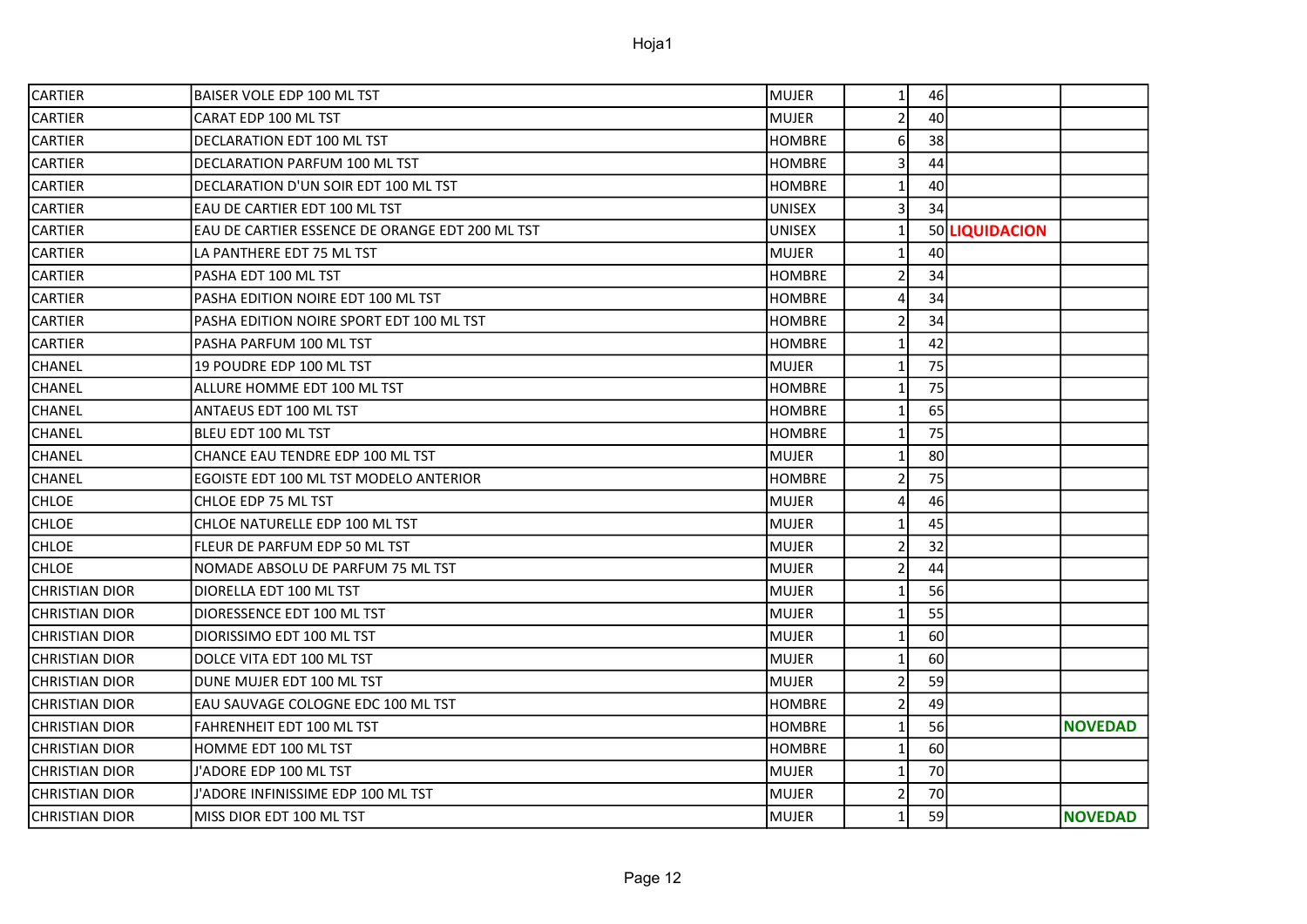| <b>CHRISTIAN DIOR</b>      | MISS DIOR BLOOMING BOUQUET EDT 100 ML TST    | MUJER         | $2\vert$        | 58              |                |                |
|----------------------------|----------------------------------------------|---------------|-----------------|-----------------|----------------|----------------|
| <b>CHRISTIAN DIOR</b>      | MISS DIOR ORIGINALE EDT 100 ML TST           | <b>MUJER</b>  | $1\vert$        | 57              |                |                |
| <b>CHRISTIAN DIOR</b>      | MISS DIOR ROSE N'ROSES EDT 100 ML TST        | <b>MUJER</b>  | $\overline{2}$  | 57              |                |                |
| <b>CLINIQUE</b>            | AROMATICS ELIXIR EDP 100 ML TST              | <b>MUJER</b>  | 1               | 55              |                |                |
| <b>CLINIQUE</b>            | HAPPY FOR MEN EDT 100 ML TST                 | <b>HOMBRE</b> | $1\overline{ }$ | 30              |                |                |
| <b>COURREGES</b>           | EAU DE COURREGES EDT 90 ML TST               | <b>UNISEX</b> | $\overline{2}$  | 18              |                | <b>NOVEDAD</b> |
| <b>COURREGES</b>           | EAU DE COURREGES HYPER FRAICHE EDT 90 ML TST | <b>UNISEX</b> | $\mathbf{1}$    | 14              |                |                |
| <b>COURREGES</b>           | MINI JUPE EDP 100 ML TST                     | <b>MUJER</b>  | $\mathbf{1}$    |                 | 12 LIQUIDACION |                |
| <b>DAVIDOFF</b>            | COOL WATER MAN EDT 125 ML TST                | <b>HOMBRE</b> | $\overline{7}$  | 18              |                |                |
| <b>DAVIDOFF</b>            | COOL WATER WOMAN EDT 100 ML TST              | <b>MUJER</b>  | $6 \mid$        |                 | 18 OFERTON     |                |
| <b>DAVIDOFF</b>            | COOL WATER WOMAN INTENSE EDP 100 ML TST      | <b>MUJER</b>  | $\overline{3}$  |                 | 17 LIQUIDACION |                |
| <b>DAVIDOFF</b>            | COOL WATER WOMAN PARFUM EDP 100 ML TST       | <b>MUJER</b>  | $\overline{2}$  | 19              |                |                |
| <b>DAVIDOFF</b>            | RUN WILD FOR HER EDP 100 ML TST              | <b>MUJER</b>  | $1\overline{ }$ |                 | 14 LIQUIDACION |                |
| <b>DIESEL</b>              | ONLY THE BRAVE EDT 75 ML TST                 | <b>HOMBRE</b> | $\overline{2}$  | 30 <sup>°</sup> |                |                |
| <b>DIESEL</b>              | ONLY THE BRAVE EDT 75 ML NORMAL Y PRECINTADO | <b>HOMBRE</b> | $\mathbf{1}$    | 32              |                |                |
| <b>DIESEL</b>              | ONLY THE BRAVE STREET EDT 75 ML TST          | <b>HOMBRE</b> | $\mathbf{1}$    | 28              |                |                |
| DOLCE & GABBANA            | DOLCE EDP 75 ML TST                          | <b>MUJER</b>  | $\overline{2}$  | 39              |                |                |
| DOLCE & GABBANA            | DOLCE GARDEN EDP 75 ML TST                   | <b>MUJER</b>  | $\overline{2}$  |                 | 36 OFERTON     |                |
| <b>DOLCE &amp; GABBANA</b> | DOLCE PEONY EDP 75 ML TST                    | MUJER         | 1               | 39              |                | <b>NOVEDAD</b> |
| <b>DOLCE &amp; GABBANA</b> | DOLCE ROSE EDP 75 ML TST                     | <b>MUJER</b>  | $\mathbf{1}$    |                 | 36 OFERTON     |                |
| <b>DOLCE &amp; GABBANA</b> | DOLCE SHINE EDP 75 ML TST                    | <b>MUJER</b>  | $\overline{2}$  |                 | 29 LIQUIDACION |                |
| <b>DOLCE &amp; GABBANA</b> | LIGHT BLUE HOMME EDT 125 ML TST              | <b>HOMBRE</b> | $1\overline{ }$ | 39              |                |                |
| <b>DOLCE &amp; GABBANA</b> | LIGHT BLUE HOMME INTENSE EDP 100 ML TST      | <b>HOMBRE</b> | $\overline{3}$  | 40              |                |                |
| DOLCE & GABBANA            | LIGHT BLUE HOMME LOVE IS LOVE EDT 125 ML TST | <b>HOMBRE</b> | $\overline{2}$  |                 | 32 LIQUIDACION |                |
| DOLCE & GABBANA            | POUR FEMME INTENSE EDP 50 ML TST             | <b>MUJER</b>  | $\mathbf{1}$    | 39              |                |                |
| <b>DOLCE &amp; GABBANA</b> | THE ONE FOR WOMAN GOLD EDP INTENSE 75 ML TST | <b>MUJER</b>  | $\overline{2}$  |                 | 38 OFERTON     |                |
| DOLCE & GABBANA            | THE ONE FOR MEN EDP 100 ML TST               | <b>HOMBRE</b> | $1\vert$        | 43              |                | <b>NOVEDAD</b> |
| DOLCE & GABBANA            | THE ONE FOR MEN EDT 100 ML TST               | <b>HOMBRE</b> | $1\vert$        | 38              |                | <b>NOVEDAD</b> |
| DOLCE & GABBANA            | THE ONE FOR MEN INTENSE EDP 100 ML TST       | <b>HOMBRE</b> | $\overline{5}$  | 43              |                |                |
| <b>DOLCE &amp; GABBANA</b> | THE ONLY ONE EDP 100 ML TST                  | <b>MUJER</b>  | $\overline{2}$  | 45              |                |                |
| DOLCE & GABBANA            | THE ONLY ONE 2 EDP 100 ML TST                | <b>MUJER</b>  | $1\vert$        | 45              |                |                |
| <b>DOLCE &amp; GABBANA</b> | THE ONLY ONE INTENSE EDP 100 ML TST          | <b>MUJER</b>  | $\overline{2}$  | 46              |                |                |
| <b>DUNHILL</b>             | X-CENTRIC EDT 100 ML NORMAL Y PRECINTADO     | <b>HOMBRE</b> | $1\overline{ }$ | 13              |                |                |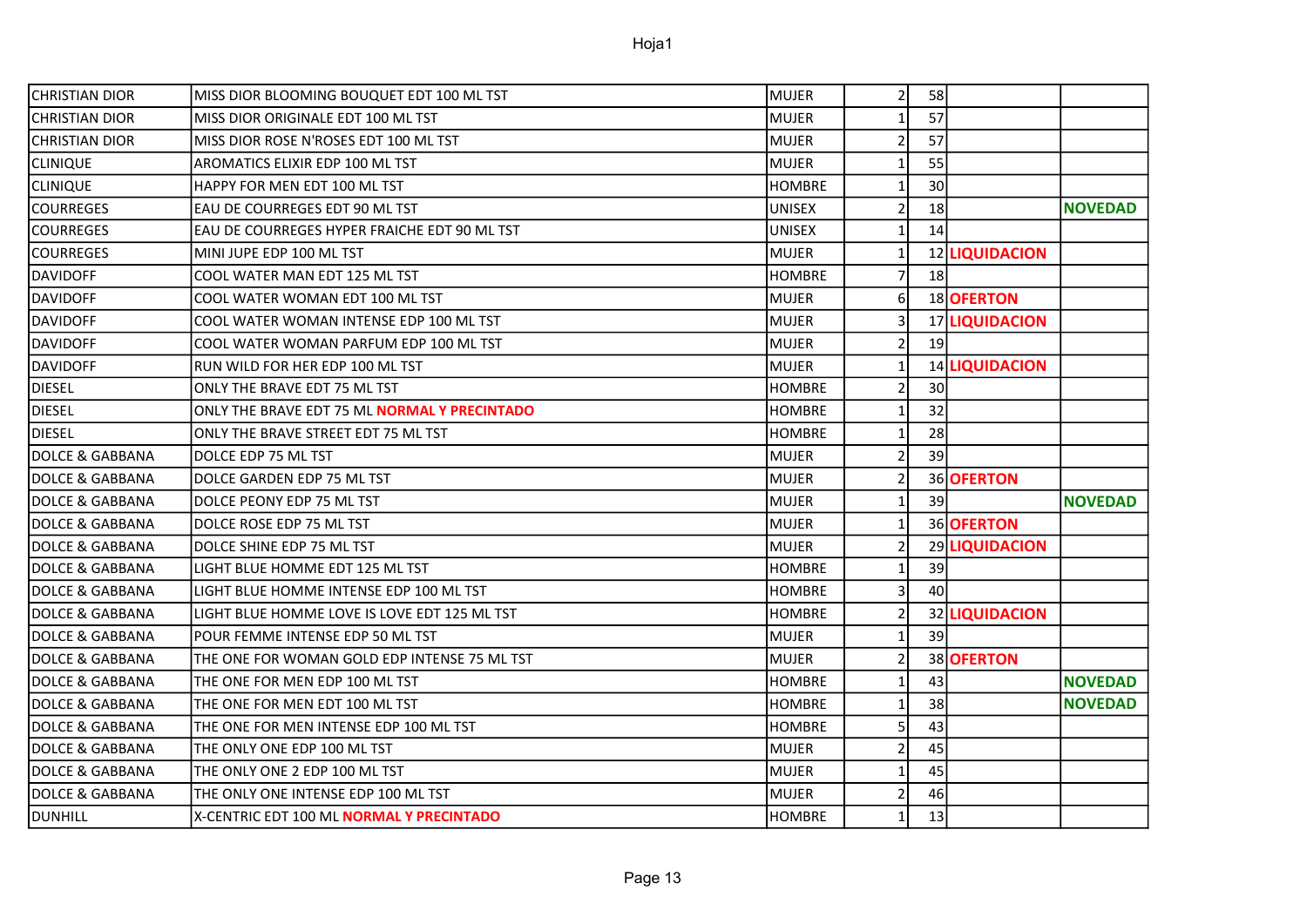| <b>EL GANSO</b>       | AFTER GAME EDT 125 ML TST                              | <b>HOMBRE</b> | $\mathbf{1}$   | 18 |                |  |
|-----------------------|--------------------------------------------------------|---------------|----------------|----|----------------|--|
| <b>EL GANSO</b>       | <b>BRAVO MONSIEUR EDT 125 ML TST</b>                   | <b>HOMBRE</b> | $\overline{3}$ | 20 |                |  |
| <b>ELIE SAAB</b>      | GIRL OF NOW SHINE EDP 50 ML NORMAL Y PRECINTADO        | <b>MUJER</b>  | $\mathbf{1}$   | 35 |                |  |
| <b>ELIE SAAB</b>      | GIRL OF NOW SHINE EDP 90 ML <b>NORMAL Y PRECINTADO</b> | <b>MUJER</b>  | $\overline{2}$ |    | 45 OFERTON     |  |
| <b>ELIE SAAB</b>      | LE PARFUM EDP 90 ML TST                                | <b>MUJER</b>  | 1              | 52 |                |  |
| <b>ELIE SAAB</b>      | LE PARFUM IN WHITE EDP 90 ML TST                       | <b>MUJER</b>  | $\mathbf{1}$   | 49 |                |  |
| <b>ELIE SAAB</b>      | LE PARFUM ESSENTIEL EDP 90 ML TST                      | <b>MUJER</b>  | 2              |    | 39 OFERTON     |  |
| lelizabeth arden      | 5TH AVENUE EDP 125 ML TST                              | <b>MUJER</b>  | $\overline{2}$ | 19 |                |  |
| lELIZABETH ARDEN      | MY FIFTH AVENUE NYC EDP 100 ML TST                     | <b>MUJER</b>  | 1              | 18 |                |  |
| lelizabeth arden      | WHITE TEA EDT 100 ML TST                               | <b>MUJER</b>  | 12             | 14 |                |  |
| <b>ESCADA</b>         | FIESTA CARIOCA EDT 100 ML TST                          | <b>MUJER</b>  | 5              |    | 25 LIQUIDACION |  |
| <b>ESTEE LAUDER</b>   | ESTEE EDP 50 ML TST                                    | <b>MUJER</b>  | $\overline{3}$ |    | 19 LIQUIDACION |  |
| lestee lauder         | VERY ESTEE EDP 50 ML TST                               | <b>MUJER</b>  | $\overline{2}$ |    | 19 LIQUIDACION |  |
| FERRARI               | SCUDERIA FERRARI FORTE EDP 125 ML TST                  | <b>HOMBRE</b> | 3              | 20 |                |  |
| IGIORGIO ARMANI       | ARMANI CODE HOMME COLONIA EDT 75 ML TST                | <b>HOMBRE</b> | $\mathbf{1}$   | 35 |                |  |
| <b>GIORGIO ARMANI</b> | BECAUSE IT'S YOU EDP 100 ML TST                        | <b>MUJER</b>  | $\overline{4}$ | 44 |                |  |
| IGIORGIO ARMANI       | DIAMONDS INTENSE EDP 30 ML <b>NORMAL Y PRECINTADO</b>  | <b>MUJER</b>  | $\mathbf{1}$   |    | 28 LIQUIDACION |  |
| <b>GIORGIO ARMANI</b> | IN LOVE WITH YOU EDP 100 ML TST                        | <b>MUJER</b>  | $\overline{2}$ | 40 |                |  |
| <b>GIORGIO ARMANI</b> | IN LOVE WITH YOU FREEZE EDP 100 ML TST                 | <b>MUJER</b>  | $\overline{3}$ | 40 |                |  |
| IGIORGIO ARMANI       | ONDE VERTIGUE EDP 100 ML TST                           | <b>MUJER</b>  | $\mathbf{1}$   |    | 59 LIQUIDACION |  |
| <b>GIVENCHY</b>       | ANGE OU DEMON EDP 100 ML TST                           | <b>MUJER</b>  | $\overline{4}$ | 50 |                |  |
| <b>GIVENCHY</b>       | <b>GENTLEMAN EDT 100 ML TST</b>                        | <b>HOMBRE</b> | $\overline{3}$ | 39 |                |  |
| GIVENCHY              | GENTLEMAN ORIGINALE EDT 100 ML TST                     | <b>HOMBRE</b> | 3              | 39 |                |  |
| <b>GIVENCHY</b>       | GENTLEMAN BOISEE EDP 100 ML TST                        | <b>HOMBRE</b> | 1              | 42 |                |  |
| <b>GIVENCHY</b>       | <b>GENTLEMAN COLOGNE EDT 100 ML TST</b>                | <b>HOMBRE</b> | $\mathbf{1}$   | 37 |                |  |
| <b>GIVENCHY</b>       | GENTLEMAN COLOGNE EDT 100 ML NORMAL Y PRECINTADO       | <b>HOMBRE</b> | $\overline{2}$ | 39 |                |  |
| <b>GIVENCHY</b>       | GENTLEMEN ONLY EDT 100 ML TST                          | <b>HOMBRE</b> | 3              | 39 |                |  |
| <b>GIVENCHY</b>       | IRRESISTIBLE EDP 80 ML TST                             | <b>MUJER</b>  | $\overline{3}$ | 43 |                |  |
| <b>GIVENCHY</b>       | IRRESISTIBLE EDT 80 ML TST                             | <b>MUJER</b>  | $\overline{3}$ | 40 |                |  |
| <b>GIVENCHY</b>       | IRRESISTIBLE EDT FRAICHE 80 ML TST                     | <b>MUJER</b>  | $\mathbf 1$    | 40 |                |  |
| <b>GIVENCHY</b>       | L'INTERDIT EDP 80 ML TST                               | <b>MUJER</b>  | $\overline{3}$ | 51 |                |  |
| <b>GIVENCHY</b>       | L'INTERDIT INTENSE EDP 80 ML TST                       | <b>MUJER</b>  | $\mathbf{1}$   | 52 |                |  |
| <b>GIVENCHY</b>       | ORGANZA EDP 50 ML TST                                  | MUJER         | $\overline{2}$ | 37 |                |  |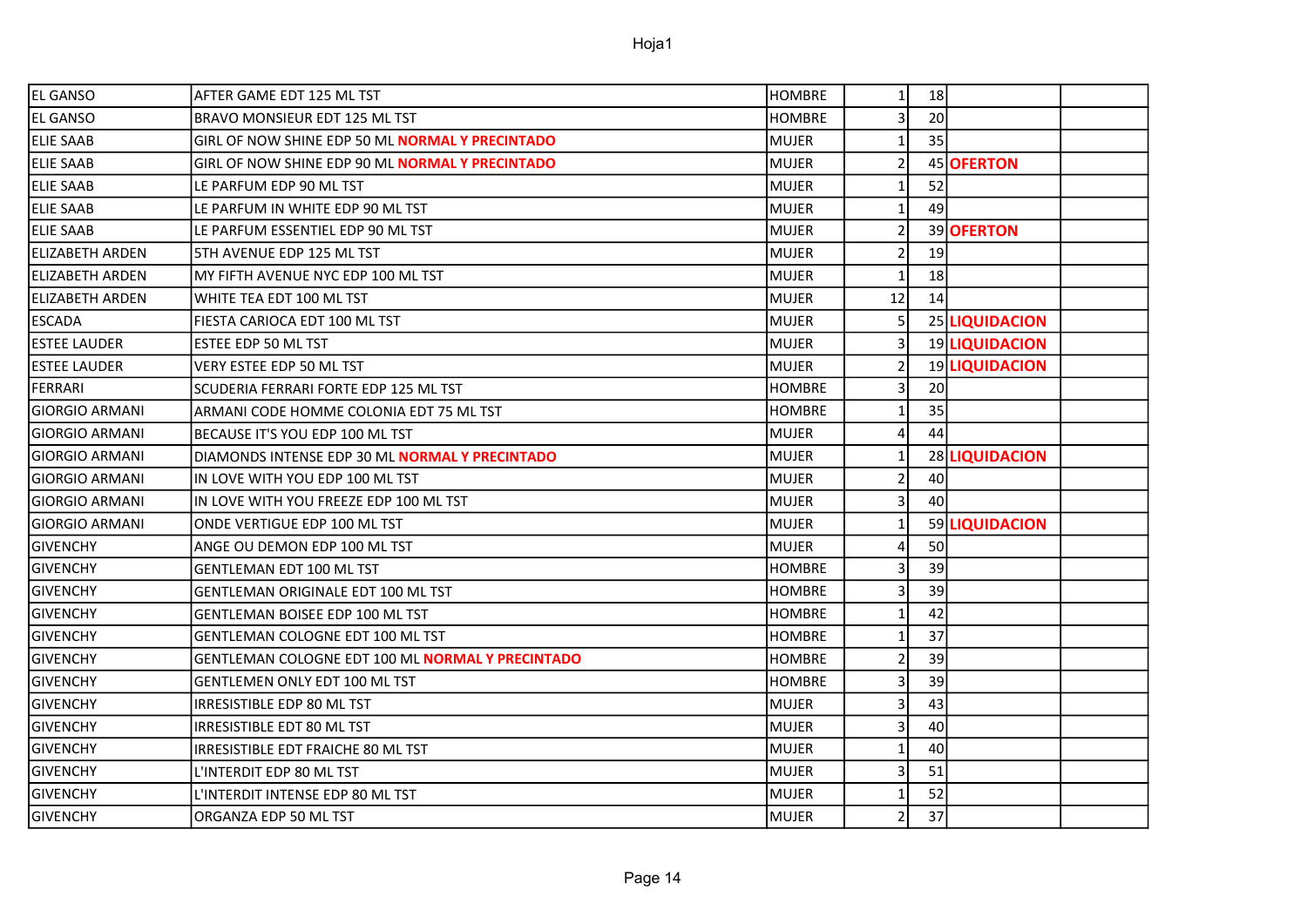| GIVENCHY           | PI EDT 100 ML TST                                          | <b>HOMBRE</b> | 7              |    | 38 OFERTON     |                |
|--------------------|------------------------------------------------------------|---------------|----------------|----|----------------|----------------|
| <b>GIVENCHY</b>    | VERY IRRESISTIBLE EDP 75 ML TST                            | <b>MUJER</b>  | 3              | 45 |                | <b>NOVEDAD</b> |
| <b>GIVENCHY</b>    | VERY IRRESISTIBLE EDT 75 ML TST                            | <b>MUJER</b>  | $\mathbf{1}$   | 40 |                |                |
| <b>GIVENCHY</b>    | YSATIS EDT 100 ML TST                                      | <b>MUJER</b>  | $\mathbf{1}$   | 37 |                |                |
| gucci              | FLORA EMERALD GARDENIA EDICION LIMITADA EDT 50 ML TST      | <b>MUJER</b>  | $\mathbf{1}$   | 50 |                |                |
| GUCCI              | MEMOIRE DE UN ODEUR EDP 100 ML TST                         | <b>MUJER</b>  | $\mathbf{1}$   |    | 34 LIQUIDACION |                |
| <b>GUCCI</b>       | <b>OUD EDP 50 ML NORMAL Y PRECINTADO</b>                   | <b>MUJER</b>  | $\mathbf{1}$   | 60 |                |                |
| <b>GUERLAIN</b>    | AQUA ALLEGORIA FLORA CHERRYSIA EDT 125 ML TST              | <b>MUJER</b>  | $\mathbf{1}$   | 38 |                |                |
| <b>GUERLAIN</b>    | AQUA ALLEGORIA FLORA SALVAGGIA EDT 125 ML TST              | <b>MUJER</b>  | 1              | 40 |                |                |
| <b>GUERLAIN</b>    | <b>HERITAGE EDT 100 ML TST</b>                             | <b>HOMBRE</b> | 1              | 40 |                | <b>NOVEDAD</b> |
| GUERLAIN           | HOMME EDP 100 ML TST                                       | <b>HOMBRE</b> | $\mathbf{1}$   | 42 |                |                |
| <b>GUERLAIN</b>    | MON GUERLAIN BLOOM OF ROSE EDT 100 ML TST                  | <b>MUJER</b>  | $\mathbf 1$    |    | 42 OFERTON     |                |
| <b>GUERLAIN</b>    | L'HOMME IDEAL EDP 50 ML NORMAL Y PRECINTADO                | <b>HOMBRE</b> | $\overline{2}$ | 36 |                |                |
| <b>GUERLAIN</b>    | L'HOMME IDEAL COOL EDT 100 ML TST                          | <b>HOMBRE</b> | $\mathbf{1}$   | 44 |                |                |
| GUERLAIN           | L'INSTANT EDP 75 ML TST                                    | MUJER         | $\mathbf 1$    | 50 |                |                |
| <b>GUERLAIN</b>    | L'INSTANT AMBREE CRISTALLINE EDP 80 ML ML TST              | <b>MUJER</b>  | $\overline{2}$ | 69 |                |                |
| GUERLAIN           | LE PETITE ROBE NOIRE BLACK PERFECTO EDP FLORALE 100 ML TST | <b>MUJER</b>  | $\mathbf{1}$   | 50 |                |                |
| GUERLAIN           | TERRACOTA LE PARFUM EDT 100 ML TST                         | <b>MUJER</b>  | $\mathbf{1}$   | 45 |                |                |
| GUERLAIN           | VETIVER EDT 100 ML TST                                     | <b>HOMBRE</b> | 1              | 39 |                |                |
| <b>GUY LAROCHE</b> | FIDJI EDT 100 ML TST                                       | <b>MUJER</b>  | 3              | 32 |                | <b>NOVEDAD</b> |
| <b>HERMES</b>      | 24 FAUBOURG EDT 100 ML TST                                 | <b>MUJER</b>  | $\mathbf{1}$   | 44 |                |                |
| <b>HERMES</b>      | CALECHE SOIE DE PARFUM 100 ML TST                          | <b>MUJER</b>  | $\mathbf{1}$   | 48 |                |                |
| <b>HERMES</b>      | EAU DE MERVEILLES EDT 100 ML TST                           | <b>MUJER</b>  | $\overline{2}$ | 46 |                |                |
| <b>HERMES</b>      | EAU DE NEROLI DORE EDC 100 ML TST                          | <b>UNISEX</b> | $\overline{2}$ | 35 |                |                |
| <b>HERMES</b>      | H24 EDT 100 ML TST                                         | <b>HOMBRE</b> | 3              | 60 |                |                |
| <b>HERMES</b>      | JOUR EDP 85 ML TST                                         | <b>MUJER</b>  | 4              | 42 |                |                |
| <b>HERMES</b>      | JOUR ABSOLUE EDP 85 ML TST                                 | <b>MUJER</b>  | $\overline{2}$ | 42 | <b>OFERTON</b> |                |
| HERMES             | L'AMBRE DE MERVEILLES EDP 100 ML TST                       | <b>MUJER</b>  | $\mathbf{1}$   | 50 |                | <b>NOVEDAD</b> |
| <b>HERMES</b>      | LE JARDIN DE MONSIEUR LI EDT 100 ML TST                    | <b>UNISEX</b> | 6              | 45 |                |                |
| <b>HERMES</b>      | TERRE DE HERMES EDT 100 ML TST                             | <b>HOMBRE</b> | 9              | 58 |                |                |
| <b>HERMES</b>      | TERRE DE HERMES PARFUM 75 ML TST                           | <b>HOMBRE</b> | 8              | 58 |                |                |
| <b>HERMES</b>      | TERRE DE HERMES INTENSE VETIVER EDP 100 ML TST             | <b>HOMBRE</b> | 1              | 58 |                |                |
| <b>HERMES</b>      | TERRE DE HERMES EAU TRES FRAICHE EDT 125 ML TST            | <b>HOMBRE</b> | $\overline{2}$ | 54 |                | <b>NOVEDAD</b> |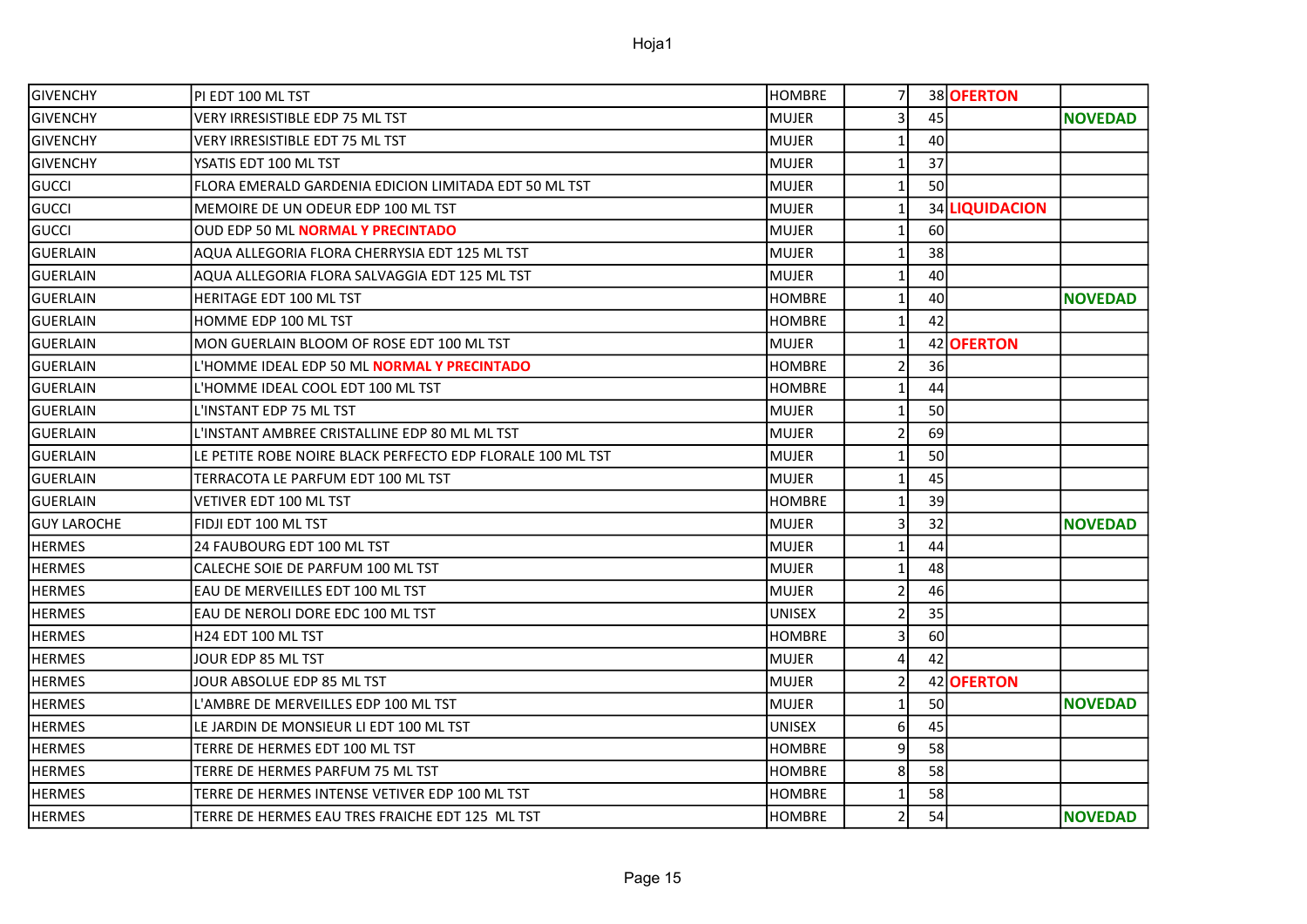| <b>HERMES</b>       | <b>TWILLY EDP 85 ML TST</b>                         | <b>MUJER</b>  | $\mathbf{1}$   | 55              |            |                |
|---------------------|-----------------------------------------------------|---------------|----------------|-----------------|------------|----------------|
| <b>HERMES</b>       | TWILLY EAU POIVREE EDP 85 ML TST                    | MUJER         | $\overline{2}$ |                 | 36 OFERTON |                |
| <b>HERMES</b>       | UN JARDIN APRESS LA MOUSON EDT 100 ML TST           | UNISEX        | $\mathbf{1}$   |                 | 36 OFERTON |                |
| <b>HERMES</b>       | UN JARDIN EN MEDITERRANEE EDT 100 ML TST            | <b>UNISEX</b> | $\overline{2}$ | 46              |            |                |
| HERMES              | UN JARDIN SUR LA LAGUNE EDT 100 ML TST              | UNISEX        | 5              | 45              |            |                |
| <b>HERMES</b>       | UN JARDIN SUR LE NIL EDT 100 ML TST                 | UNISEX        | 6              | 46              |            |                |
| HERMES              | UN JARDIN SUR LE TOIT EDT 100 ML TST                | <b>UNISEX</b> | 4              | 44              |            |                |
| HUGO BOSS           | ALIVE EDT 80 ML TST                                 | <b>MUJER</b>  | 6              |                 | 28 OFERTON |                |
| HUGO BOSS           | <b>BOSS BOTTLED EDT 100 ML TST</b>                  | <b>HOMBRE</b> | 3              | 32              |            |                |
| <b>HUGO BOSS</b>    | BOSS BOTTLED EDP 100 ML TST                         | <b>HOMBRE</b> | 4              | 33              |            |                |
| <b>HUGO BOSS</b>    | <b>BOSS BOTTLED INFINITE EDP 100 ML TST</b>         | <b>HOMBRE</b> | 4              | 33              |            |                |
| <b>HUGO BOSS</b>    | <b>BOSS BOTTLED NIGHT EDT 100 ML TST</b>            | HOMBRE        | $\overline{2}$ | 30 <sup>1</sup> |            |                |
| <b>HUGO BOSS</b>    | <b>BOSS BOTTLED UNLIMITED EDT 100 ML TST</b>        | <b>HOMBRE</b> | $\overline{2}$ | 33              |            |                |
| HUGO BOSS           | BOSS THE SCENT FOR HER EDP 50 ML TST                | <b>MUJER</b>  | $\overline{2}$ | 28              |            |                |
| HUGO BOSS           | BOSS THE SCENT FOR HER PRIVATE ACCORD EDP 50 ML TST | <b>MUJER</b>  | $\mathbf{1}$   | 30              |            |                |
| HUGO BOSS           | BOSS THE SCENT FOR HIM EDT 100 ML TST               | <b>MUJER</b>  | 10             | 34              |            |                |
| HUGO BOSS           | DEEP RED EDP 90 ML TST                              | <b>MUJER</b>  | 3              | 30 <sup>1</sup> |            |                |
| ISSEY MIYAKE        | A DROP D'ISSEY EDP 90 ML TST                        | <b>MUJER</b>  | $\overline{2}$ | 40              |            | <b>NOVEDAD</b> |
| <b>ISSEY MIYAKE</b> | FUSION D'ISSEY EXTREME EDT INTENSE 100 ML TST       | <b>HOMBRE</b> | $\overline{2}$ | 35              |            |                |
| <b>ISSEY MIYAKE</b> | FUSION D'ISSEY EDT 100 ML TST                       | <b>HOMBRE</b> | $\overline{2}$ | 35              |            |                |
| <b>ISSEY MIYAKE</b> | L'EAU D'ISSEY FEMME EDT 100 ML TST                  | MUJER         | $\overline{2}$ | 42              |            | <b>NOVEDAD</b> |
| ISSEY MIYAKE        | L'EAU D'ISSEY MAGNOLIA EDT INTENSE 100 ML TST       | <b>MUJER</b>  | 4              | 40              |            |                |
| <b>ISSEY MIYAKE</b> | L'EAU D'ISSEY PURE POUR FEMME EDP 90 ML TST         | <b>MUJER</b>  | 3              | 35              |            |                |
| <b>ISSEY MIYAKE</b> | L'EAU D'ISSEY ROSE & ROSE EDP INTENSE 90 ML TST     | <b>MUJER</b>  | $\overline{2}$ | 35              |            |                |
| ISSEY MIYAKE        | L'EAU D'ISSEY POUR HOMME EDT 125 ML TST             | <b>MUJER</b>  | $\mathbf{1}$   | 36              |            | <b>NOVEDAD</b> |
| JEAN PAUL GAULTIER  | CLASSIQUE EDP 100 ML TST                            | <b>MUJER</b>  | 1              | 50              |            |                |
| JEAN PAUL GAULTIER  | CLASSIQUE EDT 100 ML TST                            | <b>MUJER</b>  | 5              | 46              |            |                |
| JEAN PAUL GAULTIER  | LA BELLE EDP 100 ML TST                             | <b>MUJER</b>  | $\overline{2}$ | 48              |            |                |
| JEAN PAUL GAULTIER  | LE BEAU LE PARFUM EDP INTENSE 125 ML TST            | HOMBRE        | $\mathbf 1$    | 46              |            |                |
| JEAN PAUL GAULTIER  | LE MALE EDT 125 ML TST                              | HOMBRE        | 4              | 45              |            |                |
| JEAN PAUL GAULTIER  | LE MALE ESSENCE DE PARFUM EDP 125 ML TST            | <b>HOMBRE</b> | $\mathbf{1}$   | 59              |            |                |
| JEAN PAUL GAULTIER  | SCANDAL POUR HOMME EDT 100 ML TST                   | <b>HOMBRE</b> | 3              | 48              |            |                |
| JEAN PAUL GAULTIER  | SCANDAL EDP 100 ML TST                              | <b>HOMBRE</b> | $\mathbf 1$    | 50              |            | <b>NOVEDAD</b> |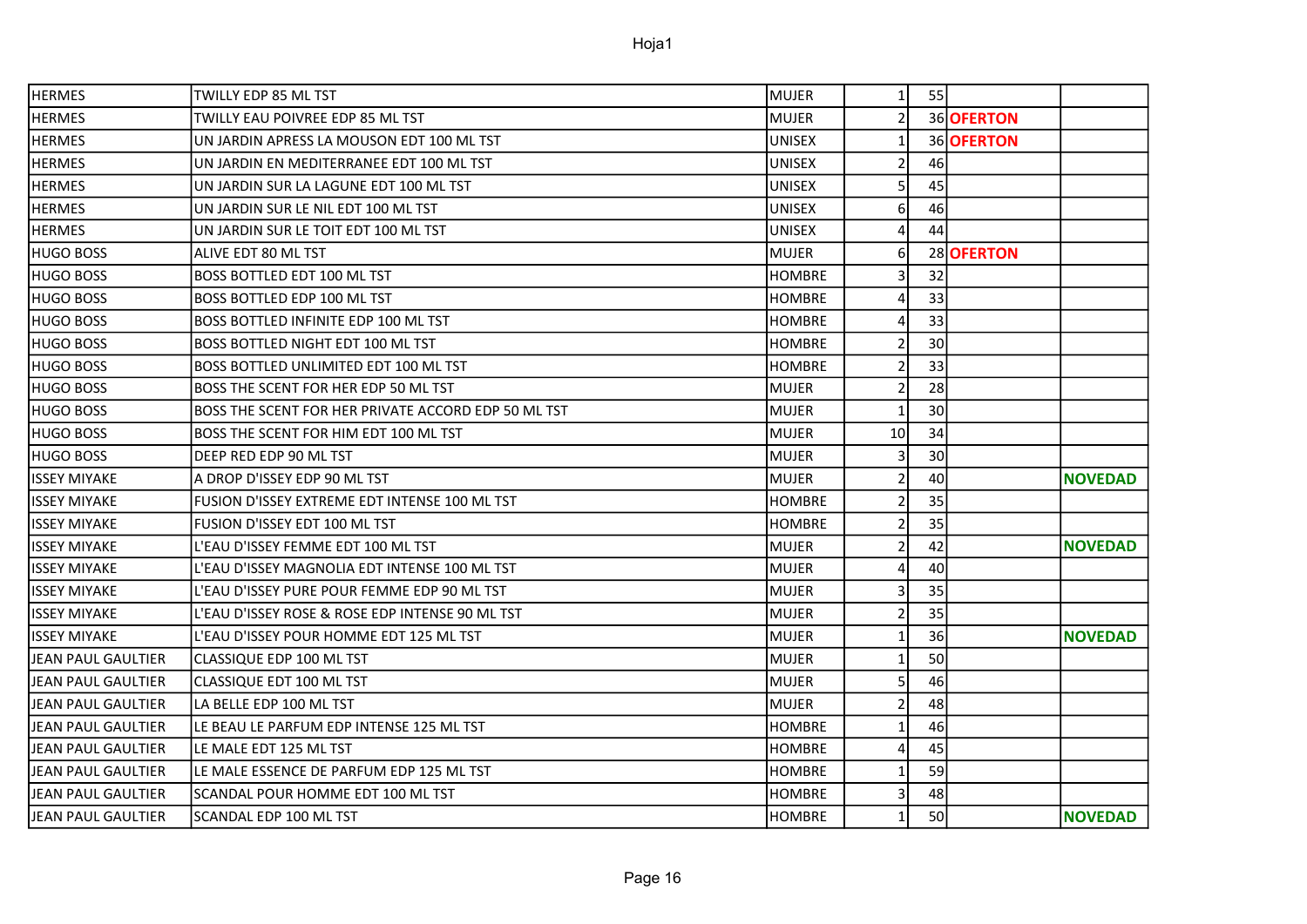| lJEAN PAUL GAULTIER | SO SCANDAL EDP 80 ML TST                                                | <b>MUJER</b>  | $\overline{4}$ | 50 |                |  |
|---------------------|-------------------------------------------------------------------------|---------------|----------------|----|----------------|--|
| IJEAN PAUL GAULTIER | ULTRAMALE EDTINTENSE 125 ML TST                                         | <b>HOMBRE</b> | $\mathbf{1}$   | 48 |                |  |
| JESUS DEL POZO      | HALLOWEEN EDT 100 ML TST                                                | <b>MUJER</b>  | 3              | 26 |                |  |
| JIMMY CHOO          | I WANT CHOO EDP 125 ML TST                                              | <b>MUJER</b>  | 1              | 42 |                |  |
| IJUICY COUTURE      | VIVA LA JUICY ROSE EDP 100 ML TST                                       | <b>MUJER</b>  | $\mathbf{1}$   |    | 30 OFERTON     |  |
| IJUICY COUTURE      | VIVA LA JUICY PINK COUTURE EDP 100 ML TST                               | <b>MUJER</b>  | $\mathbf{1}$   | 32 |                |  |
| <b>KENZO</b>        | AQUA FEMME EDT 100 ML NORMAL Y PRECINTADO                               | <b>MUJER</b>  | $\overline{2}$ | 42 |                |  |
| <b>KENZO</b>        | AQUA FEMME EDT 100 ML TST                                               | <b>MUJER</b>  | $\mathbf{1}$   | 37 |                |  |
| <b>KENZO</b>        | AQUA HOMME EDT 100 ML TST                                               | <b>HOMBRE</b> | $\overline{2}$ | 37 |                |  |
| KENZO               | FLOWER EDP 50 ML TST                                                    | <b>MUJER</b>  | 4              | 35 |                |  |
| <b>KENZO</b>        | FLOWER EAU DE VIE EDP LEGERE 50 ML TST                                  | <b>MUJER</b>  | 1              | 32 |                |  |
| KENZO               | FLOWER POPPY BOUQUET EDP 50 ML TST                                      | <b>MUJER</b>  | $\mathbf 2$    | 32 |                |  |
| <b>KENZO</b>        | FLOWER L'ELIXIR EDP 100 ML <b>NORMAL Y PRECINTADO</b>                   | <b>MUJER</b>  | $\mathbf{1}$   | 52 |                |  |
| <b>KENZO</b>        | FLOWER L'ELIXIR EDP 50 ML NORMAL Y PRECINTADO                           | <b>MUJER</b>  | $\mathbf{1}$   | 35 |                |  |
| KENZO               | HOMME EDP 100 ML TST                                                    | <b>HOMBRE</b> | 1              |    | 33 LIQUIDACION |  |
| <b>KENZO</b>        | WORLD INTENSE EDP 50 ML NORMAL Y PRECINTADO                             | <b>MUJER</b>  | 3              | 29 |                |  |
| KENZO               | WORLD INTENSE EDP 75 ML NORMAL Y PRECINTADO                             | <b>MUJER</b>  | $\overline{2}$ | 39 |                |  |
| <b>KENZO</b>        | WORLD EDP 75 ML NORMAL Y PRECINTADO                                     | <b>MUJER</b>  | 5              |    | 34 OFERTON     |  |
| <b>KENZO</b>        | WORLD EDP 75 ML TST                                                     | <b>MUJER</b>  | $\overline{2}$ | 37 |                |  |
| L'OCCITANE          | EAU DE CEDRAT EDT 75 ML NORMAL Y PRECINTADO                             | <b>HOMBRE</b> | $\mathbf{1}$   |    | 14 LIQUIDACION |  |
| L'OCCITANE          | TERRE DE LUMIERE EDP 50 ML NORMAL Y PRECINTADO                          | <b>HOMBRE</b> | $\overline{2}$ |    | 20 LIQUIDACION |  |
| L'OCCITANE          | TERRE DE LUMIERE L'EAU EDT 50 ML <b>NORMAL Y PRECINTADO</b>             | <b>HOMBRE</b> | $\overline{2}$ |    | 20 LIQUIDACION |  |
| LACOSTE             | EAU DE LACOSTE L12-12 BLANC EDT 100 ML TST                              | <b>HOMBRE</b> | $\mathbf{1}$   | 28 |                |  |
| LACOSTE             | EAU DE LACOSTE L12-12 BLANC COLLECTOR EDITION EDT 100 ML TST            | <b>HOMBRE</b> | 2              | 28 |                |  |
| <b>LACOSTE</b>      | EAU DE LACOSTE L12-12 BLANC FREICHE EDT 100 ML TST                      | <b>HOMBRE</b> | $\mathbf{1}$   | 26 |                |  |
| <b>LACOSTE</b>      | EAU DE LACOSTE L12-12 JAUNE EDT 100 ML TST                              | <b>UNISEX</b> | 3              | 26 |                |  |
| <b>LACOSTE</b>      | EAU DE LACOSTE L12-12 ROSE EDP 50 ML <b>NORMAL Y PRECINTADO</b>         | <b>MUJER</b>  | $\mathbf{1}$   | 19 |                |  |
| <b>LACOSTE</b>      | EAU DE LACOSTE L12-12 ROSE EDP 100 ML TST                               | <b>MUJER</b>  | 4              | 29 |                |  |
| LACOSTE             | EAU DE LACOSTE L12-12 POUR ELLE NATURAL EDT 90 ML NORMAL Y PRECINTADO   | <b>MUJER</b>  | 1              | 28 |                |  |
| LACOSTE             | EAU DE LACOSTE L12-12 POUR ELLE SPARKLING EDT 90 ML NORMAL Y PRECINTADO | <b>MUJER</b>  | $\mathbf{1}$   | 28 |                |  |
| LACOSTE             | MATCH POINT EDT 100 ML TST                                              | <b>HOMBRE</b> | 3              | 30 |                |  |
| LALIQUE             | ECRE NOIRE EDT 100 ML TST                                               | <b>HOMBRE</b> | 1              | 29 |                |  |
| LALIQUE             | ECRE NOIRE SPORT EDT 100 ML TST                                         | <b>HOMBRE</b> | $\mathbf{1}$   | 29 |                |  |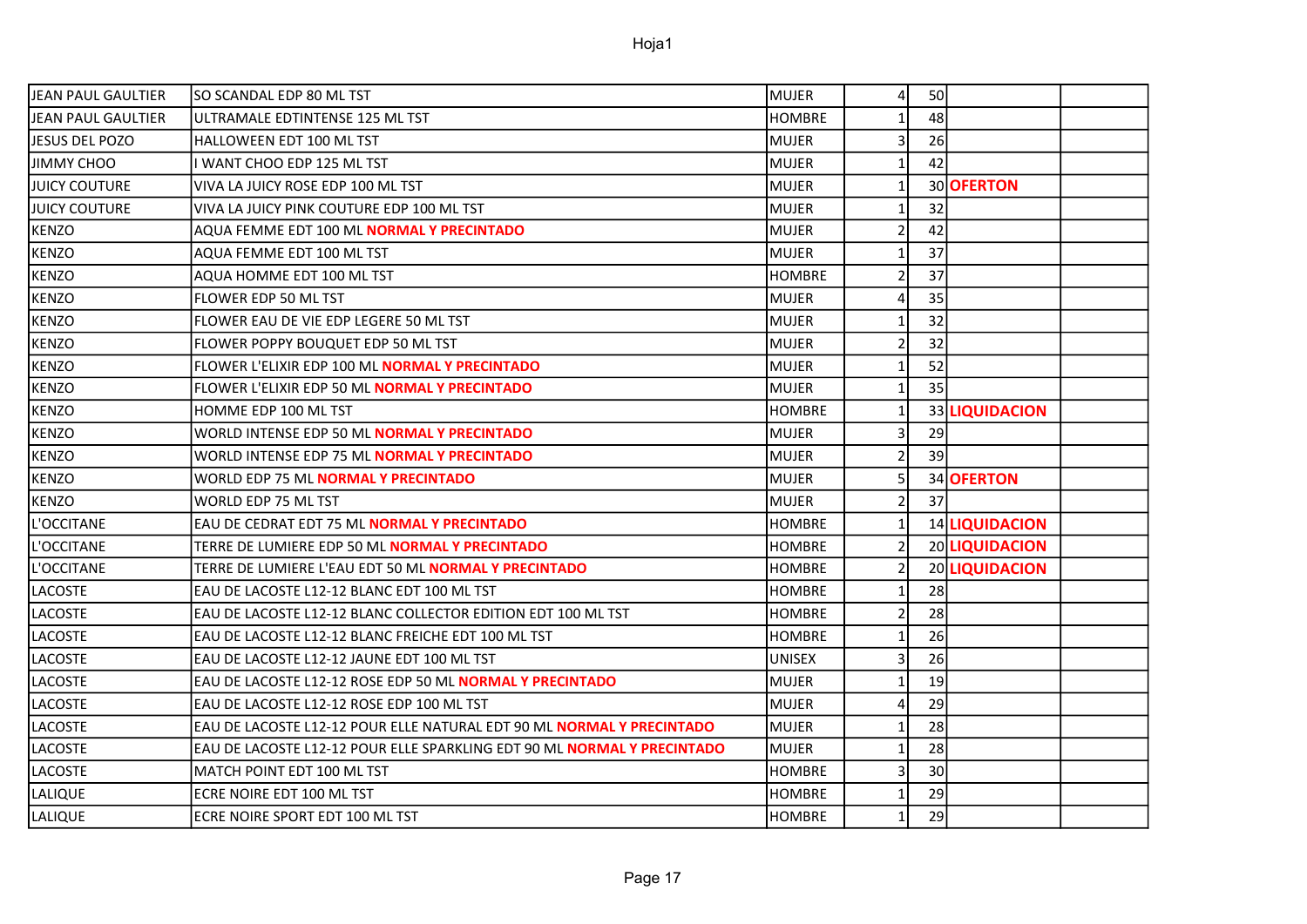| LANCOME        | <b>IDOLE AURA EDP 50 ML TST</b>                                            | MUJER         | $\overline{4}$ | 37              |            |                |
|----------------|----------------------------------------------------------------------------|---------------|----------------|-----------------|------------|----------------|
| LANCOME        | IDOLE L'INTENSE EDP 50 ML TST                                              | <b>MUJER</b>  |                | 37              |            | <b>NOVEDAD</b> |
| LANCOME        | LA NUIT TRESOR INTENSE EDP 100 ML TST                                      | <b>MUJER</b>  |                | 54              |            | <b>NOVEDAD</b> |
| LANCOME        | LA VIE EST BELLE EDP 75 ML TST                                             | <b>MUJER</b>  |                | $\overline{52}$ |            |                |
| LANCOME        | LA VIE EST BELLE INTENSEMENT EDP 50 ML TST                                 | <b>MUJER</b>  |                | $\overline{37}$ |            |                |
| LANCOME        | LA VIE EST BELLE SOLEIL CRISTAL EDP 50 ML TST                              | <b>MUJER</b>  |                | $\overline{35}$ |            |                |
| <b>LANCOME</b> | MAGNIFIQUE EDP 75 ML TST                                                   | <b>MUJER</b>  |                | 85              |            |                |
| LOEWE          | 7 COBALT EDP 100 ML TST                                                    | <b>HOMBRE</b> | 3              | 45              |            |                |
| LOEWE          | 7 ANONIMO EDP 100 ML TST FORMATO ANTERIOR NORMAL Y PRECINTADO              | <b>HOMBRE</b> |                | 52              |            |                |
| <b>LOEWE</b>   | 7 PLATA EDT 100 ML TST FORMATO ANTERIOR NORMAL Y PRECINTADO                | <b>HOMBRE</b> |                | 52              |            |                |
| LOEWE          | A MI AIRE EDT 100 ML TST NUEVO FORMATO                                     | <b>MUJER</b>  |                | 45              |            |                |
| LOEWE          | A MI AIRE EDT 100 ML TST FORMATO ANTERIOR                                  | <b>MUJER</b>  |                | 45              |            |                |
| LOEWE          | AGUA DE LOEWE EDT 100 ML TST NUEVO FORMATO                                 | <b>MUJER</b>  | 6              | 36              |            |                |
| LOEWE          | AGUA DE LOEWE MAR DE CORAL EDT 100 ML TST FORMATO NUEVO                    | <b>MUJER</b>  |                | 40              |            |                |
| LOEWE          | AGUA DE LOEWE MEDITERRANEO EDT 100 ML TST                                  | <b>MUJER</b>  |                | 47              |            |                |
| LOEWE          | AGUA DE LOEWE MIAMI EDT 100 ML FORMATO NUEVO TST                           | <b>MUJER</b>  |                | 37              |            |                |
| <b>LOEWE</b>   | AGUA DE LOEWE MIAMI EDT 150 ML FORMATO ANTERIOR <b>NORMAL Y PRECINTADO</b> | MUJER         |                | 50              |            |                |
| LOEWE          | AIRE DE LOEWE EDT 125 ML FORMATO ANTERIOR <b>NORMAL Y PRECINTADO</b>       | <b>MUJER</b>  |                | 50              |            |                |
| <b>LOEWE</b>   | AIRE DE LOEWE EDT 125 ML FORMATO ANTERIOR TST                              | <b>MUJER</b>  |                | 45              |            |                |
| LOEWE          | AIRE DE LOEWE EDT 100 ML TST FORMATO NUEVO                                 | <b>MUJER</b>  | 9              |                 | 35 OFERTON |                |
| <b>LOEWE</b>   | AIRE DE LOEWE EDT 100 ML FORMATO ANTERIOR <b>NORMAL Y PRECINTADO</b>       | <b>MUJER</b>  |                | 40              |            |                |
| <b>LOEWE</b>   | AIRE DE LOEWE EDT 400 ML FORMATO ANTERIOR NORMAL Y PRECINTADO              | <b>MUJER</b>  |                | 73              |            |                |
| LOEWE          | AIRE DE LOEWE FANTASIA EDT 125 ML FORMATO ANTERIOR NORMAL Y PRECINTADO     | <b>MUJER</b>  | 2              | 47              |            |                |
| LOEWE          | AIRE DE LOEWE FANTASIA EDT 125 ML FORMATO ANTERIOR TST                     | <b>MUJER</b>  |                | 40              |            |                |
| LOEWE          | AIRE DE LOEWE FANTASIA EDT 100 ML TST NUEVO FORMATO                        | <b>MUJER</b>  | 3              |                 | 30 OFERTON |                |
| <b>LOEWE</b>   | AIRE DE LOEWE SUTILEZA EDT 125 ML FORMATO ANTERIOR NORMAL Y PRECINTADO     | <b>MUJER</b>  | 3              | 47              |            |                |
| <b>LOEWE</b>   | AURA EDP 120 ML NORMAL Y PRECINTADO FORMATO ANTERIOR                       | <b>MUJER</b>  |                | 48              |            |                |
| <b>LOEWE</b>   | AURA MAGNETICA EDP 120 ML <b>NORMAL Y PRECINTADO</b> FORMATO ANTERIOR      | <b>MUJER</b>  |                | 58              |            |                |
| LOEWE          | AURA FLORAL EDP 120 ML NORMAL Y PRECINTADO FORMATO ANTERIOR                | MUJER         |                | 52              |            |                |
| <b>LOEWE</b>   | AURA FLORAL EDP 100 ML TST                                                 | <b>MUJER</b>  | 3              | 40              |            |                |
| <b>LOEWE</b>   | AURA WHITE MAGNOLIA EDP 100 ML TST                                         | <b>MUJER</b>  |                | 45              |            |                |
| LOEWE          | PAULA'S IBIZA EDT 50 ML TST                                                | <b>MUJER</b>  |                | 40              |            | <b>NOVEDAD</b> |
| LOEWE          | PAULA'S IBIZA ECLECTIC EDT 50 ML TST                                       | <b>MUJER</b>  | $\mathbf{1}$   | 40              |            | <b>NOVEDAD</b> |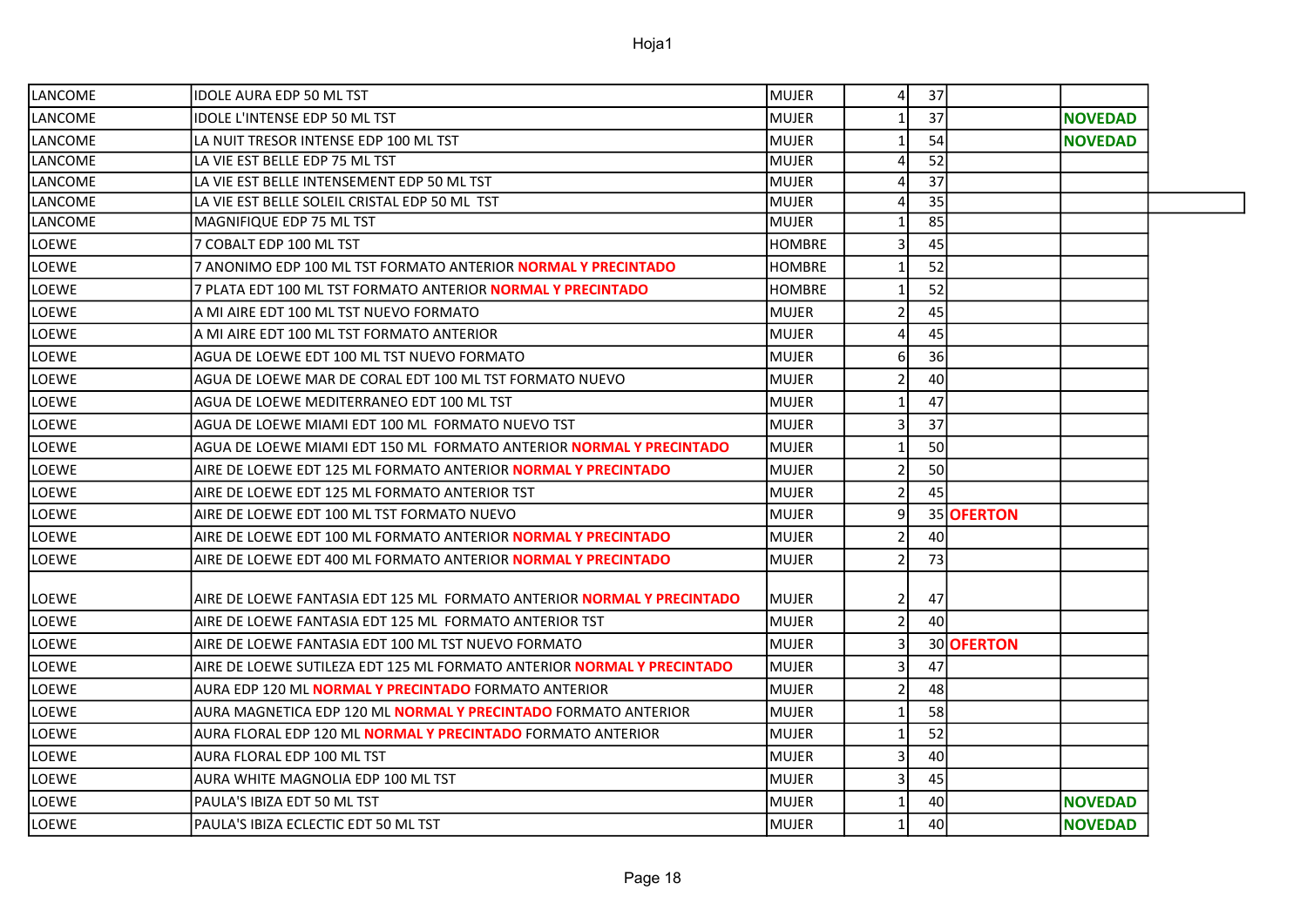| <b>LOEWE</b>             | POUR HOMME EDT 15 ML TST                                              | <b>HOMBRE</b> | 1 <sup>1</sup> | $6 \mid$        |                |                |
|--------------------------|-----------------------------------------------------------------------|---------------|----------------|-----------------|----------------|----------------|
| LOEWE                    | POUR HOMME EDT 100 ML TST NUEVO FORMATO                               | <b>HOMBRE</b> | 4              | 42              |                |                |
| <b>LOEWE</b>             | POUR HOMME EDT 150 ML TST FORMATO ANTERIOR                            | <b>HOMBRE</b> |                | 53              |                |                |
| LOEWE                    | POUR HOMME EDT 200 ML + 30 ML FORMATO ANTERIOR NORMAL Y PRECINTADO    | <b>HOMBRE</b> | $\mathcal{P}$  | 75              |                |                |
| <b>LOEWE</b>             | SOLO LOEWE ATLAS EDP 100 ML TST                                       | <b>HOMBRE</b> |                | 42              |                |                |
| <b>LOEWE</b>             | SOLO LOEWE CEDRO EDT 100 ML NUEVO FORMATO TST                         | <b>HOMBRE</b> | 1              | 40              |                |                |
| <b>LOEWE</b>             | SOLO LOEWE ELLA EDT 100 ML FORMATO ANTERIOR NORMAL Y PRECINTADO       | <b>MUJER</b>  |                | 45              |                |                |
| <b>LOEWE</b>             | SOLO LOEWE ELLA EDT 100 ML + 7,5 ML VERSION ANTERIOR NORMAL           | MUJER         | $\overline{2}$ |                 | 49 OFERTON     |                |
| LOEWE                    | SOLO LOEWE ELLA EDP 50 ML FORMATO ANTERIOR <b>NORMAL Y PRECINTADO</b> | <b>MUJER</b>  | 1              | 36              |                |                |
| <b>LOEWE</b>             | SOLO LOEWE ESENCIAL EDT 100 ML TST NUEVO FORMATO                      | <b>HOMBRE</b> | $\overline{2}$ | 40              |                |                |
| <b>LOEWE</b>             | SOLO LOEWE MERCURIO EDP 100 ML TST FORMATO NUEVO                      | <b>HOMBRE</b> |                | 40              |                |                |
| <b>LOEWE</b>             | SOLO LOEWE SPORT EDT 75 ML TST BOTE LIGERAMENTE MANCHADO              | <b>HOMBRE</b> |                | 52              |                |                |
| LOLITA LEMPICKA          | MON PREMIERE EDP 100 ML TST                                           | <b>MUJER</b>  |                | 32              |                |                |
| <b>MARC JACOBS</b>       | DAISY DREAM EDT 100 ML TST                                            | <b>MUJER</b>  |                | 37              |                |                |
| <b>MARC JACOBS</b>       | DAISY LOVE EDT 100 ML TST                                             | <b>MUJER</b>  | 4              | 36              |                |                |
| <b>MARC JACOBS</b>       | PERFECT EDP 100 ML TST                                                | <b>MUJER</b>  |                | 42              |                |                |
| <b>MARGARET ASTOR</b>    | MARGARET ASTOR EDT 100 ML TST VINTAGE                                 | <b>MUJER</b>  | 1              | 38              |                |                |
| <b>MICHAEL KORS</b>      | ROSE RADIANT GOLD EDP 50 ML TST                                       | MUJER         | $\mathbf{1}$   |                 | 25 OFERTON     |                |
| <b>MICHAEL KORS</b>      | WHITE LUMINOUS GOLD EDP 50 ML TST                                     | MUJER         | $\overline{2}$ |                 | 25 OFERTON     |                |
| MIU MIU                  | MIU MIU EDP 100 ML TST                                                | <b>MUJER</b>  | $\mathbf{1}$   | 43              |                |                |
| <b>MONTANA</b>           | JUST ME EDT 100 ML NORMAL Y PRECINTADO                                | MUJER         | 1              |                 | 28 LIQUIDACION |                |
| MONTBLANC                | <b>EXPLORER EDP 100 ML TST</b>                                        | <b>HOMBRE</b> | $\mathbf{1}$   | 35              |                | <b>NOVEDAD</b> |
| MONTBLANC                | LEGEND RED EDP 100 ML TST                                             | <b>HOMBRE</b> |                | 30 <sup>1</sup> |                |                |
| <b>MOSCHINO</b>          | CHEAP & CHIC EDT 100 ML TST                                           | <b>MUJER</b>  | 5              |                 | 24 OFERTON     |                |
| <b>MOSCHINO</b>          | CHEAP & CHIC LOVE LOVE EDT 100 ML TST                                 | <b>MUJER</b>  | 2              | 27              |                |                |
| MOSCHINO                 | FRESH COUTURE EDT 100 ML TST                                          | <b>MUJER</b>  | $\mathbf{1}$   |                 | 24 OFERTON     |                |
| MOSCHINO                 | FRESH COUTURE PINK EDT 100 ML TST                                     | <b>MUJER</b>  | 1              |                 | 24 OFERTON     |                |
| <b>MOSCHINO</b>          | TOY BOY EDP 100 ML TST                                                | <b>HOMBRE</b> | 2              | 36              |                |                |
| MOSCHINO                 | TOY 2 BUBBLEGAM EDT 100 ML TST                                        | <b>MUJER</b>  | $\mathcal{P}$  | 33              |                |                |
| MUGLER                   | ALIEN EDP 30 ML NORMAL Y PRECINTADO                                   | MUJER         | $\overline{2}$ | 38              |                |                |
| MUGLER                   | ALIEN GODDESS EDP 60 ML TST                                           | <b>MUJER</b>  | 1              | 43              |                |                |
| <b>NAF NAF</b>           | NAF NAF EDT 100 ML NORMAL Y PRECINTADO                                | <b>MUJER</b>  | 2              |                 | 15 LIQUIDACION |                |
| <b>NARCISO RODRIGUEZ</b> | FOR HER EDP 100 ML TST                                                | MUJER         |                | 55              |                | <b>NOVEDAD</b> |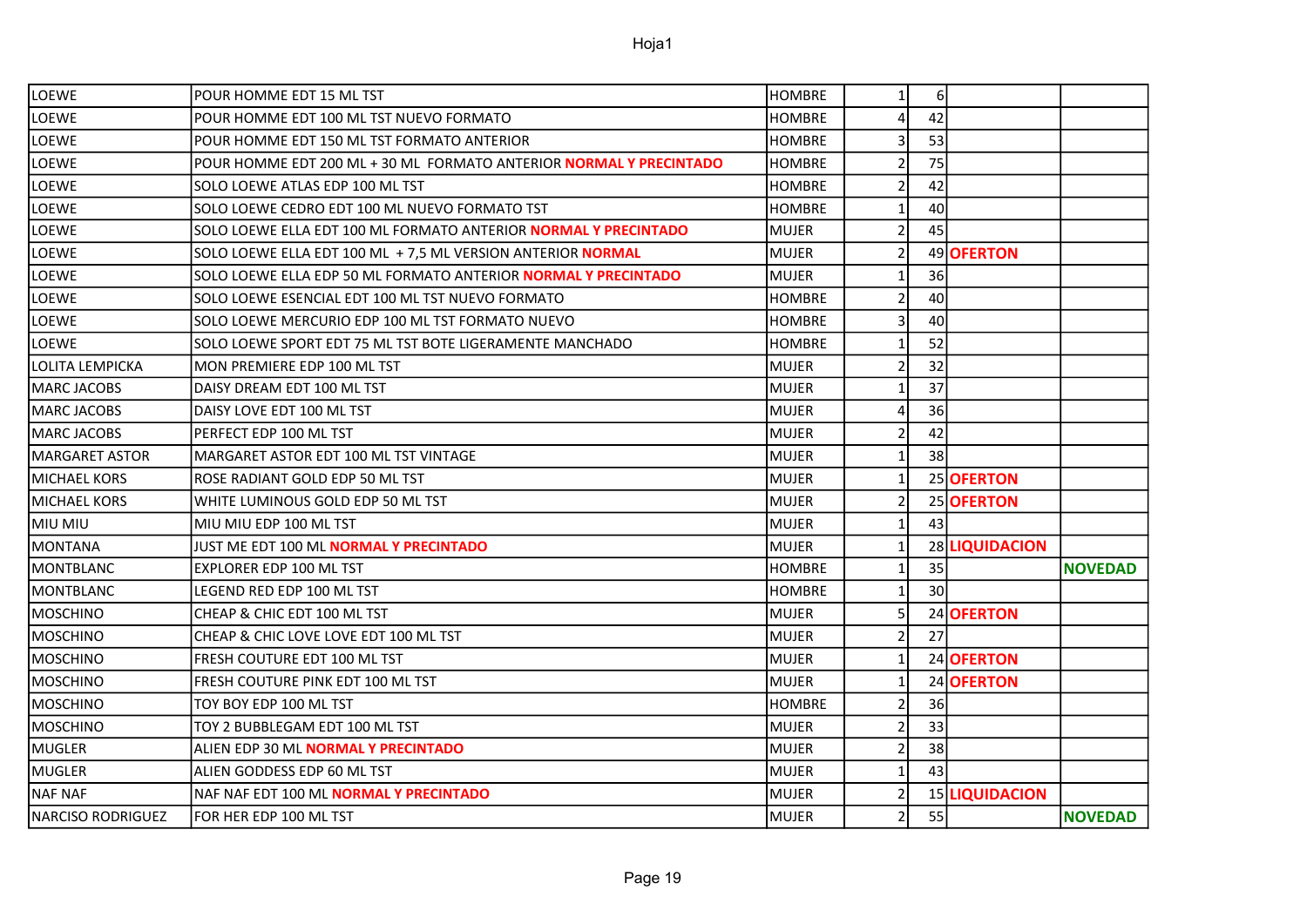| INARCISO RODRIGUEZ       | FOR HER MUSC NOIR EDP 10 ML NORMAL           | <b>MUJER</b>  | 3              |    | 7 OFERTON      |                |
|--------------------------|----------------------------------------------|---------------|----------------|----|----------------|----------------|
| INARCISO RODRIGUEZ       | FOR HER MUSC NOIR EDP 100 ML TST             | <b>MUJER</b>  | 2              | 52 |                | <b>NOVEDAD</b> |
| INARCISO RODRIGUEZ       | FOR HER MUSC NOIR ROSE EDP 100 ML TST        | <b>MUJER</b>  | 4              | 52 |                | <b>NOVEDAD</b> |
| NARCISO RODRIGUEZ        | FOR HER PURE MUSC EDP 100 ML TST             | MUJER         | 1              | 54 |                | <b>NOVEDAD</b> |
| <b>NARCISO RODRIGUEZ</b> | FOR HIM BLEU NOIR EXTREME EDT 100 ML TST     | <b>HOMBRE</b> | $\mathbf{1}$   | 44 |                |                |
| <b>NARCISO RODRIGUEZ</b> | FOR HIM BLEU NOIR PARFUM 100 ML TST          | <b>HOMBRE</b> | $\overline{3}$ | 46 |                |                |
| <b>NARCISO RODRIGUEZ</b> | NARCISO AMBREE EDP 90 ML TST                 | <b>MUJER</b>  | $\mathbf{1}$   | 50 |                |                |
| INARCISO RODRIGUEZ       | NARCISO ROUGE EDP 90 ML TST                  | <b>MUJER</b>  | $\mathbf{1}$   | 48 |                | <b>NOVEDAD</b> |
| <b>NINA RICCI</b>        | L'AIR DU TEMPS EDT 100 ML TST                | <b>MUJER</b>  | $\overline{2}$ | 30 |                |                |
| <b>NINA RICCI</b>        | NINA ROSE EDT 80 ML TST                      | <b>MUJER</b>  | $\mathbf{1}$   | 35 |                |                |
| <b>NINA RICCI</b>        | NINA EXTRA ROUGE EDP 80 ML TST               | <b>MUJER</b>  | $\overline{2}$ | 35 |                |                |
| <b>NINA RICCI</b>        | NINA ROUGE EDT 80 ML TST                     | <b>MUJER</b>  | $\overline{2}$ | 35 |                |                |
| IPACO RABANNE            | BLACK XS MEN VERSION ANTERIOR EDT 100 ML TST | <b>HOMBRE</b> | $\mathbf{1}$   | 70 |                |                |
| IPACO RABANNE            | BLACK XS FOR HER EDP 80 ML TST               | <b>MUJER</b>  | $\mathbf{1}$   |    | 35 LIQUIDACION |                |
| IPACO RABANNE            | EROTIC ME EDP 62 ML TST                      | <b>MUJER</b>  | $\mathbf{1}$   |    | 35 LIQUIDACION |                |
| PACO RABANNE             | INVICTUS VICTORY EDP 100 ML TST              | <b>HOMBRE</b> | $\overline{2}$ | 46 |                |                |
| IPACO RABANNE            | LADY MILLION FABOULOUS EDP 80 ML TST         | <b>MUJER</b>  | 3              | 45 |                |                |
| <b>PACO RABANNE</b>      | LADY MILLION EMPIRE EDP 80 ML TST            | <b>MUJER</b>  | 4              | 45 |                |                |
| PACO RABANNE             | LADY MILLION LUCKY EDP 80 ML TST             | <b>MUJER</b>  | 3              | 45 |                |                |
| IPACO RABANNE            | OLYMPEA INTENSE EDP 80 ML TST                | <b>MUJER</b>  | $\mathbf{1}$   |    | 46 OFERTON     |                |
| PACO RABANNE             | ONE MILLION PARFUM 100 ML TST                | <b>HOMBRE</b> | $\mathbf{1}$   | 50 |                |                |
| IPACO RABANNE            | ONE MILLION EDT 100 ML TST                   | <b>HOMBRE</b> | 4              | 48 |                |                |
| PACO RABANNE             | PHANTOM EDT 100 ML TST                       | <b>HOMBRE</b> | $\mathbf{1}$   | 47 |                |                |
| PACO RABANNE             | POUR HOMME EDT 100 ML TST                    | <b>HOMBRE</b> | $\overline{2}$ | 29 |                | <b>NOVEDAD</b> |
| IPACO RABANNE            | ULTRARED MAN EDT 100 ML TST                  | <b>HOMBRE</b> | 3              |    | 39 LIQUIDACION |                |
| PACO RABANNE             | ULTRAVIOLET EDP 80 ML TST                    | <b>MUJER</b>  | $\mathbf{1}$   | 40 |                |                |
| PEDRO DEL HIERRO         | EAU FRAICHE EDT 100 ML TST                   | <b>HOMBRE</b> | $\overline{3}$ | 12 |                |                |
| PEDRO DEL HIERRO         | PEONIA EDT 100 ML TST                        | <b>MUJER</b>  | 1              | 12 |                |                |
| <b>POLICE</b>            | TO BE MISS BEAT EDP 125 ML TST               | <b>MUJER</b>  | $\mathbf{1}$   | 16 |                |                |
| PRADA                    | CANDY NIGHT EDP 80 ML TST                    | <b>MUJER</b>  | $\mathbf{1}$   | 45 |                |                |
| PRADA                    | INFUSION FLEUR DE ORANGER EDP 100 ML TST     | <b>MUJER</b>  | 1              | 48 |                | <b>NOVEDAD</b> |
| PRADA                    | INFUSION MIMOSA EDP 100 ML TST               | <b>MUJER</b>  | $\mathbf{1}$   | 48 |                | <b>NOVEDAD</b> |
| PRADA                    | INFUSION ROSE EDP 100 ML TST                 | MUJER         | 1              | 48 |                |                |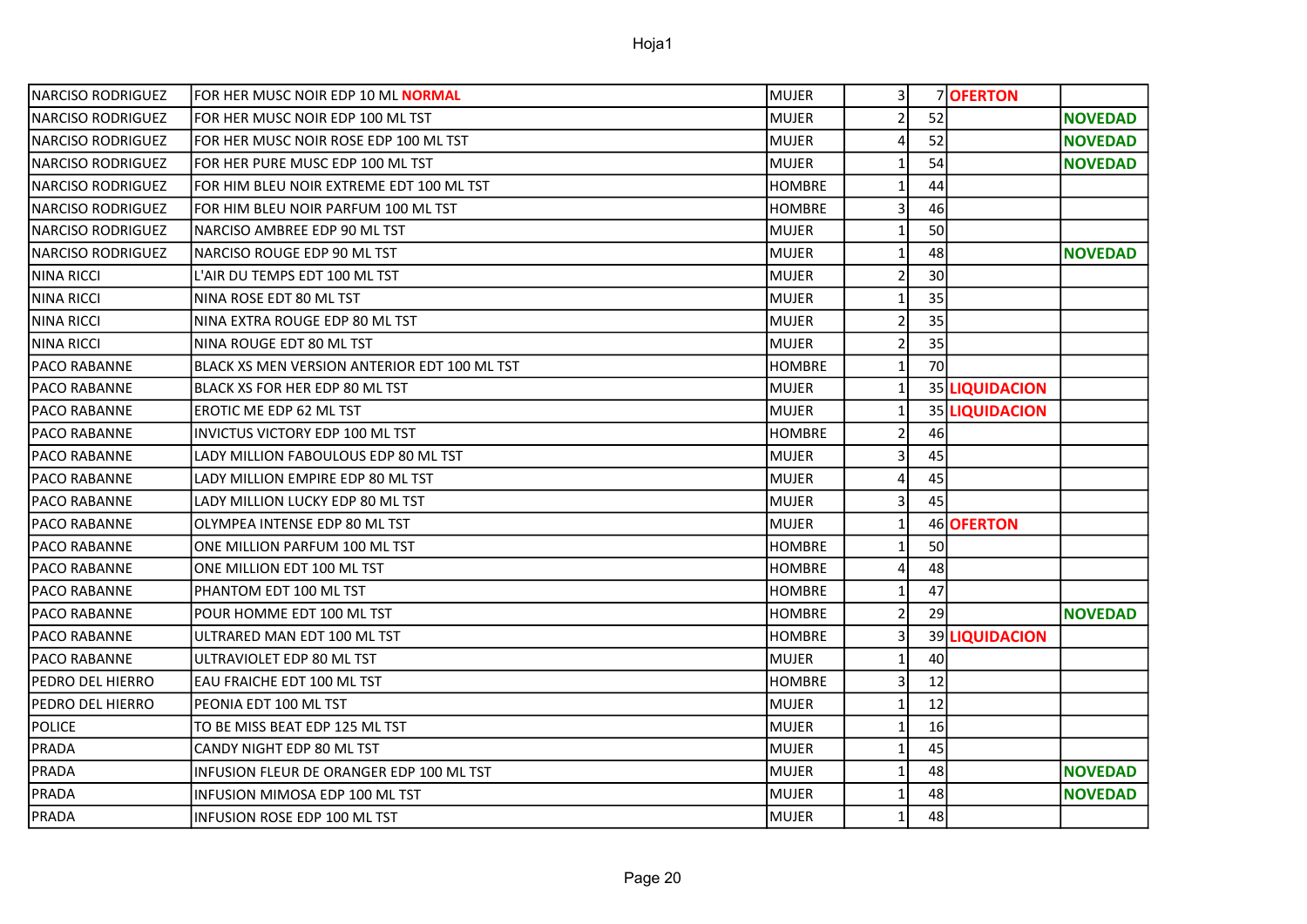| PRADA                 | INFUSION DE OEILLET EDP 100 ML TST                                 | <b>MUJER</b>  | $1\vert$       | 48              |                |                |
|-----------------------|--------------------------------------------------------------------|---------------|----------------|-----------------|----------------|----------------|
| PRADA                 | LA FEMME INTENSE EDP 100 ML TST                                    | <b>MUJER</b>  | $\mathbf{1}$   | 52              |                |                |
| RALPH LAUREN          | POLO BLUE EDP 125 ML TST                                           | <b>HOMBRE</b> | $\mathbf{1}$   | 45              |                |                |
| <b>RALPH LAUREN</b>   | POLO BLUE EDT 125 ML TST                                           | <b>HOMBRE</b> | $\mathbf{1}$   | 40              |                |                |
| <b>RALPH LAUREN</b>   | POLO BLUE SPORT EDT 125 ML TST                                     | <b>HOMBRE</b> | $\mathbf{1}$   | 39              |                |                |
| RALPH LAUREN          | POLO DEEP BLUE PARFUM 125 ML TST                                   | <b>HOMBRE</b> | $\mathbf{1}$   | 44              |                |                |
| RALPH LAUREN          | POLO BLUE GOLD BLEND EDP 125 ML TST                                | <b>HOMBRE</b> | 1              | 44              |                |                |
| <b>RALPH LAUREN</b>   | POLO GREEN EDT 118 ML TST                                          | <b>HOMBRE</b> | $\mathbf{1}$   | 45              |                |                |
| <b>RALPH LAUREN</b>   | POLO RED EDT 125 ML TST                                            | <b>HOMBRE</b> | $\overline{2}$ | 36              |                |                |
| RALPH LAUREN          | POLO RED EDP 125 ML TST                                            | <b>HOMBRE</b> | $\overline{2}$ | 40              |                |                |
| <b>RALPH LAUREN</b>   | POLO RED INTENSE EDP 125 ML TST                                    | <b>HOMBRE</b> | $\overline{2}$ | 42              |                |                |
| <b>RALPH LAUREN</b>   | POLO RED RUSH EDT 125 ML TST                                       | <b>HOMBRE</b> | $\mathbf{1}$   | 39              |                |                |
| <b>RALPH LAUREN</b>   | POLO ULTRA BLUE EDT 125 ML TS                                      | <b>HOMBRE</b> | $\overline{3}$ |                 | 35 OFERTON     |                |
| <b>RALPH LAUREN</b>   | RALPH'S CLUB EDP 100 ML TST                                        | <b>HOMBRE</b> | 1              | 45              |                |                |
| REMINISCENCE          | AMBRE EDT 100 ML TST                                               | <b>UNISEX</b> | $\overline{2}$ | 30              |                |                |
| REMINISCENCE          | ELIXIR DE PATCHOULI EDP 100 ML TST                                 | <b>MUJER</b>  | $\mathbf{1}$   | 30              |                |                |
| REMINISCENCE          | LES NOTES GOURMAND DRAGEE EDP 100 ML TST                           | <b>MUJER</b>  | $\mathbf 2$    | 30 <sup>1</sup> |                |                |
| REMINISCENCE          | LES NOTES GOURMAND GUIMAUVE EDP 100 ML TST                         | <b>MUJER</b>  | $\mathbf{1}$   | 30              |                |                |
| REMINISCENCE          | LES NOTES GOURMAND HELIOTROPE EDP 100 ML TST                       | <b>MUJER</b>  | $\mathbf{1}$   | 30              |                |                |
| REMINISCENCE          | TONKA EDT 100 ML TST                                               | <b>UNISEX</b> | $\overline{2}$ | 30              |                |                |
| <b>REMINISCENCE</b>   | VANILLE SANTAL EDT 100 ML TST                                      | <b>UNISEX</b> | 1              | 30              |                |                |
|                       | ESTUCHE ROBERTO VERINO POUR HOMME EDT 100 ML + AFTER SHAVE 50 ML + |               |                |                 |                |                |
| ROBERTO VERINO        | DESODORANTE 50 ML REGULAR                                          | <b>HOMBRE</b> | 1              |                 | 40 LIQUIDACION |                |
| ROBERTO VERINO        | EAU DE VERINO EDT 50 ML NORMAL Y PRECINTADO                        | <b>MUJER</b>  | 1 <sup>1</sup> |                 | 24 LIQUIDACION |                |
| <b>ROBERTO VERINO</b> | PURE EDT 120 ML TST                                                | <b>MUJER</b>  | $\overline{2}$ |                 | 11 LIQUIDACION |                |
| ROBERTO VERINO        | GOLD EDP 90 ML NORMAL Y PRECINTADO                                 | <b>MUJER</b>  | $\mathbf 1$    |                 | 35 LIQUIDACION |                |
| <b>ROCHAS</b>         | BYZANCE EDP 90 ML TST                                              | <b>MUJER</b>  | $\mathbf{1}$   | 35              |                |                |
| <b>ROCHAS</b>         | EAU DE ROCHAS EDT 100 ML TST                                       | <b>MUJER</b>  | 4              | 28              |                |                |
| <b>ROCHAS</b>         | FEMME PARFUM DE TOILETTE 100 ML TST VINTAGE                        | <b>MUJER</b>  | $\mathbf{1}$   |                 | 49 LIQUIDACION |                |
| <b>ROCHAS</b>         | MADEMOISELLE EDP 90 ML TST                                         | <b>MUJER</b>  | $\overline{3}$ | 29              |                | <b>NOVEDAD</b> |
| <b>ROCHAS</b>         | MADEMOISELLE COUTURE EDP 90 ML TST                                 | <b>MUJER</b>  | $\overline{3}$ | 30              |                |                |
| <b>ROCHAS</b>         | MAN EDT 100 ML TST                                                 | <b>HOMBRE</b> | 1              | 28              |                |                |
| <b>ROCHAS</b>         | MOUSTACHE EDT 125 ML NORMAL Y PRECINTADO                           | <b>HOMBRE</b> | $\overline{4}$ |                 | 20 OFERTON     |                |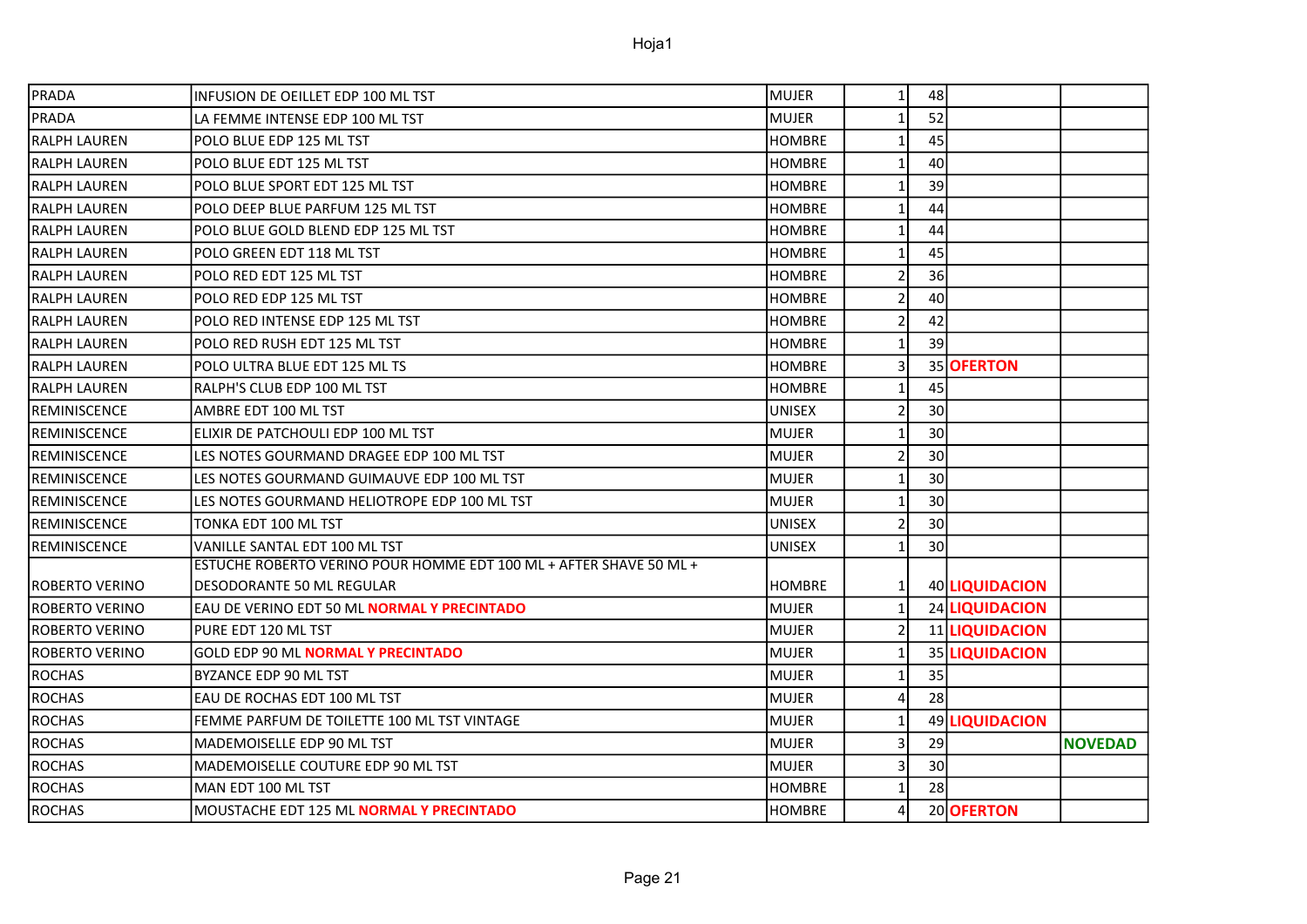| <b>ROCHAS</b>           | SECRET DE ROCHAS EDP 100 ML NORMAL Y PRECINTADO               | MUJER         | 1 <sup>1</sup> | 21              |                  |  |
|-------------------------|---------------------------------------------------------------|---------------|----------------|-----------------|------------------|--|
| <b>SCALPERS</b>         | THE CLUB EDP 125 ML TST                                       | <b>HOMBRE</b> |                | 26              |                  |  |
| SISLEY                  | EAU DU SOIR EDP 100 ML TST                                    | <b>MUJER</b>  | 3              | 89              |                  |  |
| SISLEY                  | EAU TROPICALE EDT 100 ML TST                                  | <b>UNISEX</b> | 1              | 40              |                  |  |
| SISLEY                  | IZIA LA NUIT EDP 100 ML TST                                   | <b>MUJER</b>  |                |                 | 73 OFERTON       |  |
| <b>SISLEY</b>           | IZIA LA NUIT EDP 50 ML <b>NORMAL Y PRECINTADO</b>             | <b>MUJER</b>  | 1              | 59              |                  |  |
| SISLEY                  | IZIA EDP 100 ML TST                                           | <b>MUJER</b>  | 4              | 79              |                  |  |
| SISLEY                  | Nº 1 EDT 100 ML TST                                           | <b>UNISEX</b> | $\overline{2}$ | 45              |                  |  |
| <b>SISLEY</b>           | Nº 2 EDT 100 ML TST                                           | <b>UNISEX</b> | 1              | 45              |                  |  |
| SISLEY                  | Nº 2 EDT 100 ML TST                                           | <b>UNISEX</b> | $\overline{2}$ | 45              |                  |  |
| SISLEY                  | SOIR DE ORIENT EDP 100 ML TST                                 | <b>MUJER</b>  | $\mathbf{1}$   |                 | 72 LIQUIDACION   |  |
| <b>STELLA MCCARTNEY</b> | POP BLUEBELL EDP 100 ML NORMAL Y PRECINTADO                   | MUJER         | 1              | 28              |                  |  |
| TIFFANY & CO.           | TIFFANY EDP 75 ML TST                                         | <b>MUJER</b>  | $\overline{2}$ |                 | 42 OFERTON       |  |
| <b>TOUS</b>             | 1920 THE ORIGIN EDT 100 ML TST                                | <b>HOMBRE</b> | 1              | 24              |                  |  |
| <b>TOUS</b>             | <b>BABY TOUS EDC 100 ML TST</b>                               | <b>NIÑOS</b>  | 3              | 21              |                  |  |
| <b>TOUS</b>             | GARDEN EDITION EDT 90 ML TST                                  | <b>MUJER</b>  | 1              |                 | 35 OFERTON       |  |
| <b>TOUS</b>             | GEMS PARTY EDT 90 ML TST                                      | <b>MUJER</b>  | 1              | 30 <sup>°</sup> |                  |  |
| <b>TOUS</b>             | GEMS POWER EDT 90 ML TST                                      | <b>MUJER</b>  |                | 29              |                  |  |
| <b>TOUS</b>             | KIDS BOY EDT 100 ML TST                                       | <b>NIÑOS</b>  | 2              | 21              |                  |  |
| <b>TOUS</b>             | KIDS GIRL EDT 100 ML TST                                      | <b>NIÑOS</b>  | 1              | 21              |                  |  |
| <b>TOUS</b>             | MOMENTS LOVE EDT 90 ML TST                                    | <b>MUJER</b>  | 1              | 26              |                  |  |
| <b>TOUS</b>             | OH THE ORIGIN EDT 100 ML TST                                  | <b>MUJER</b>  | 1              | 24              |                  |  |
| <b>TOUS</b>             | TOUS ORO EDP 90 ML TST                                        | <b>MUJER</b>  | 3              | 34              |                  |  |
| <b>TOUS</b>             | TOUS PLATA EDT 90 ML TST                                      | <b>MUJER</b>  | 4              | 34              |                  |  |
| <b>TRUSSARDI</b>        | RIFLESSO EDT 100 ML TST                                       | <b>HOMBRE</b> | 3              |                 | 19 OFERTON       |  |
| <b>ULRIC DE VARENS</b>  | HOT FRAGANCES FOR MEN GREY EDT 40 ML TST                      | <b>HOMBRE</b> | $\overline{2}$ |                 | 3 <b>OFERTON</b> |  |
| VALENTINO               | NOIR ABSOLU OUD ESSENCE EDP 100 ML <b>NORMAL Y PRECINTADO</b> | <b>UNISEX</b> | 1              | 82              |                  |  |
| VALENTINO               | VALENTINA EDP 80 ML TST                                       | <b>MUJER</b>  | 2              |                 | 48 OFERTON       |  |
| VALENTINO               | VALENTINA ACQUA FLOREALE EDT 80 ML TST                        | <b>MUJER</b>  | $\mathbf{1}$   | 42              |                  |  |
| VALENTINO               | VOCE VIVA EDP 100 ML TST                                      | <b>MUJER</b>  | 1              | 55              |                  |  |
| VALENTINO               | VOCE VIVA INTENSA EDP 100 ML TST                              | <b>MUJER</b>  | 3              | 55              |                  |  |
| VERSACE                 | EROS EDP 100 ML TST                                           | <b>HOMBRE</b> | $\overline{2}$ | 40              |                  |  |
| VERSACE                 | EROS EDT 100 ML TST                                           | <b>HOMBRE</b> | $\mathbf{1}$   | 38              |                  |  |